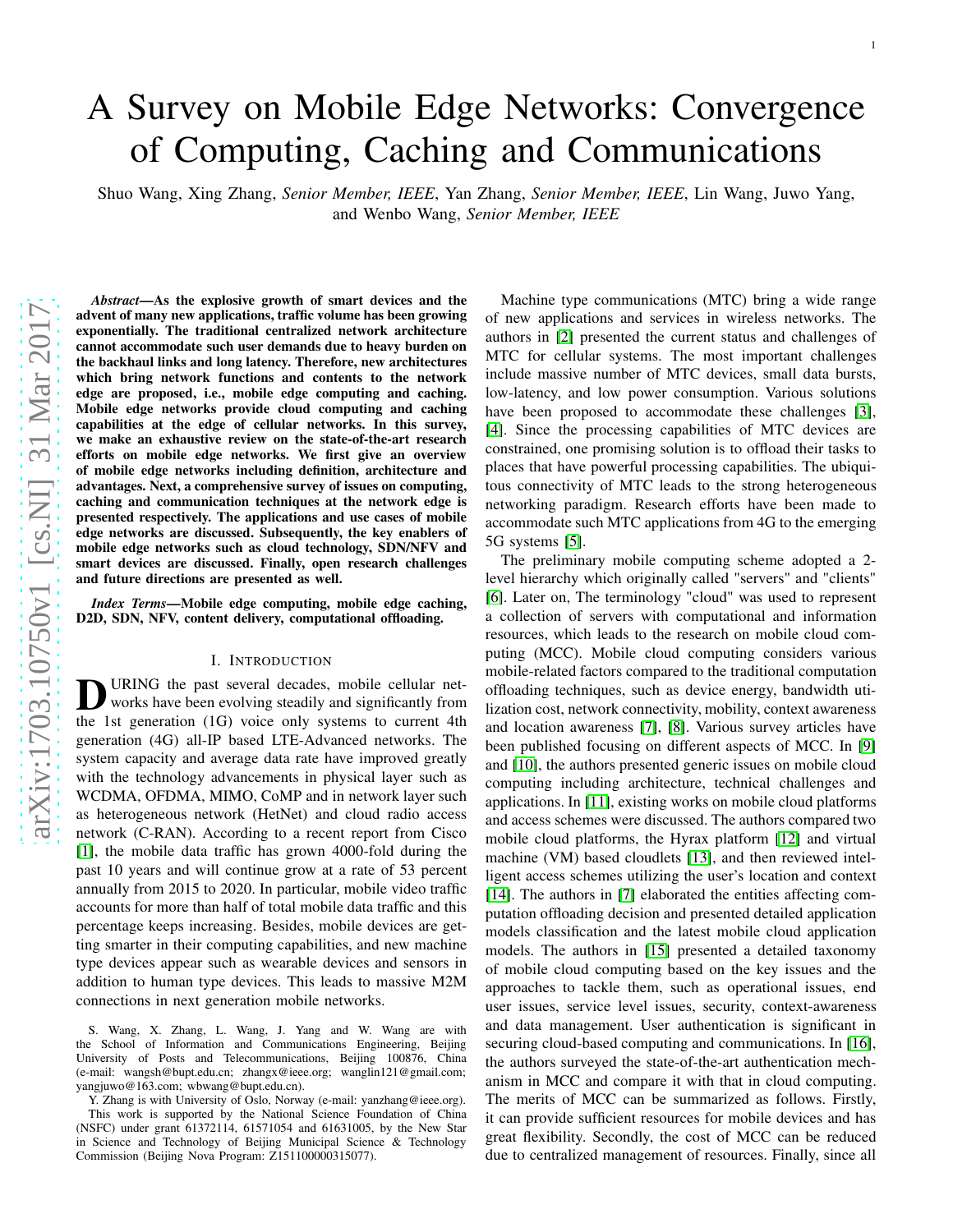<span id="page-1-0"></span>

Fig. 1: Architecture of Mobile Cloud Computing.

the tasks are processed in the cloud, MCC support multiple platforms. Fig. [1](#page-1-0) illustrates the general architecture of MCC, which contains 2 tiers: the cloud and the mobile devices.

Despite the merits of mobile cloud computing, it faces the inevitable problems such as long latency and backhaul bandwidth limitation due to the long distance from mobile devices to the Internet cloud. Mobile Edge computing (MEC), which deploy cloud servers in base stations, is a promising solution for the problem since the computation capability is closer to the mobile devices [\[17\]](#page-17-16). The benefits of MEC consist of low latency, proximity, high bandwidth, real time radio network information and location awareness. MEC is recognized as one of the key technologies for the next generation 5G networks by the European 5G PPP (5G Infrastructure Public Private Partnership) [\[18\]](#page-17-17). The authors in [\[19\]](#page-17-18) described the taxonomy of MEC based on different aspects including its characteristics, access technologies, applications, objectives and so on. They also identified some of the open issues in MEC. In [\[20\]](#page-17-19), the authors classified several applications deployed at the mobile edge according to the technical metrics: power consumption, delay, bandwidth usage and scalability. The benefits of MEC each stakeholder can get were also analyzed. For mobile users and network operators, the main profit is reduced delay which leads to fast services, For the application service providers (ASP), they can benefit from the utilization of user-related information.

Fog computing is another edge paradigm which supports the future internet of things (IoT) applications [\[21\]](#page-17-20). It uses nearuser edge devices such as edge routers to carry out substantial amount of computing tasks. Although it is a concept similar to MEC in some aspects, it distinguishes itself as more suitable for the context of IoT [\[22\]](#page-17-21). The OpenFog Consortium was founded by Cisco Systems, ARM Holdings, Dell, Intel, Microsoft and Princeton University in 2015 to promote development and interests in fog computing. The representative applications and various aspects of research issues of fog computing were highlighted in [\[22\]](#page-17-21). Three driving scenarios

which will benefit from fog computing are augmented reality and real-time video analytics, content delivery and mobile big data analytics. The quality of service (QoS) metrics for fog services include four aspects: connectivity, reliability, capacity and delay. The interfacing and programming model, resource management, security and privacy are key challenges fog computing encounters. In [\[23\]](#page-17-22), the authors surveyed the new security and privacy challenges fog computing faces in addition to those same as cloud computing, such as secure data storage and secure computation. The security threats and challenges in the edge paradigms were analyzed in [\[24\]](#page-17-23). The authors presented specific challenges and promising solutions in the following aspects: identity and authentication, access control system, protocol and network security, trust management, intrusion detection system, privacy and virtualization.

A similar edge computing concept proposed by the academia is called Cloudlet [\[25\]](#page-17-24), [\[13\]](#page-17-12). The cloudlet is an extension of distant "cloud". It is a "data center in a box" which is self-managed, energy efficient and simple to deploy on a business premises such as a coffee shop or an office room. One approach for deploying cloudlet infrastructure is to integrate cloudlet and WiFi access point hardware into a single entity. However, the management of widespread deployed cloudlet is challenging. The solution is transient customization of cloudlet infrastructure using hardware VM (virtual machine) technology [\[25\]](#page-17-24).

The increasing demand for massive multimedia services over mobile cellular network poses great challenges on network capacity and backhaul links. The emergence of mobile edge caching and delivery techniques are promising solutions to cope with those challenges [\[26\]](#page-17-25). In traditional centralized mobile network architecture, content requests of end users are served by remote internet content providers. In that situation, duplicate traffic has to be transmitted through the whole mobile network, which leads to network congestion and a waste of network resources. Caching popular contents at the network edge (e.g., gateways, base stations and end user devices) can avoid duplicate transmissions of same content and improve users' quality of experiences due to reduced latency. The concept of caching is not new in cellular networks. It has been used in web caching and information centric networks. Ali et al. [\[27\]](#page-17-26) investigated the web caching and prefetching techniques in improving the web performance. A classification of caching policies was presented such as recency-based policies (e.g., LRU), frequency-based policies (e.g. LFU), size-based policies, function-based policies and randomized policies. Furthermore, the authors in [\[28\]](#page-17-27) described the advantages and disadvantages of cache replacement strategies and outlined potential research topics in modern proxy caches. The authors in [\[29\]](#page-17-28) and [\[30\]](#page-17-29) surveyed caching mechanisms in information centric networks and its energy efficiency of caching respectively. However, due to the characteristics of wireless cellular networks, the above mentioned caching techniques cannot be directly applied. The caching schemes in cellular networks should be thoroughly investigated.

Despite the merits of the above edge paradigms, they make the wireless network heterogeneous and difficult to manage in the traditional way. Emerging technologies such as network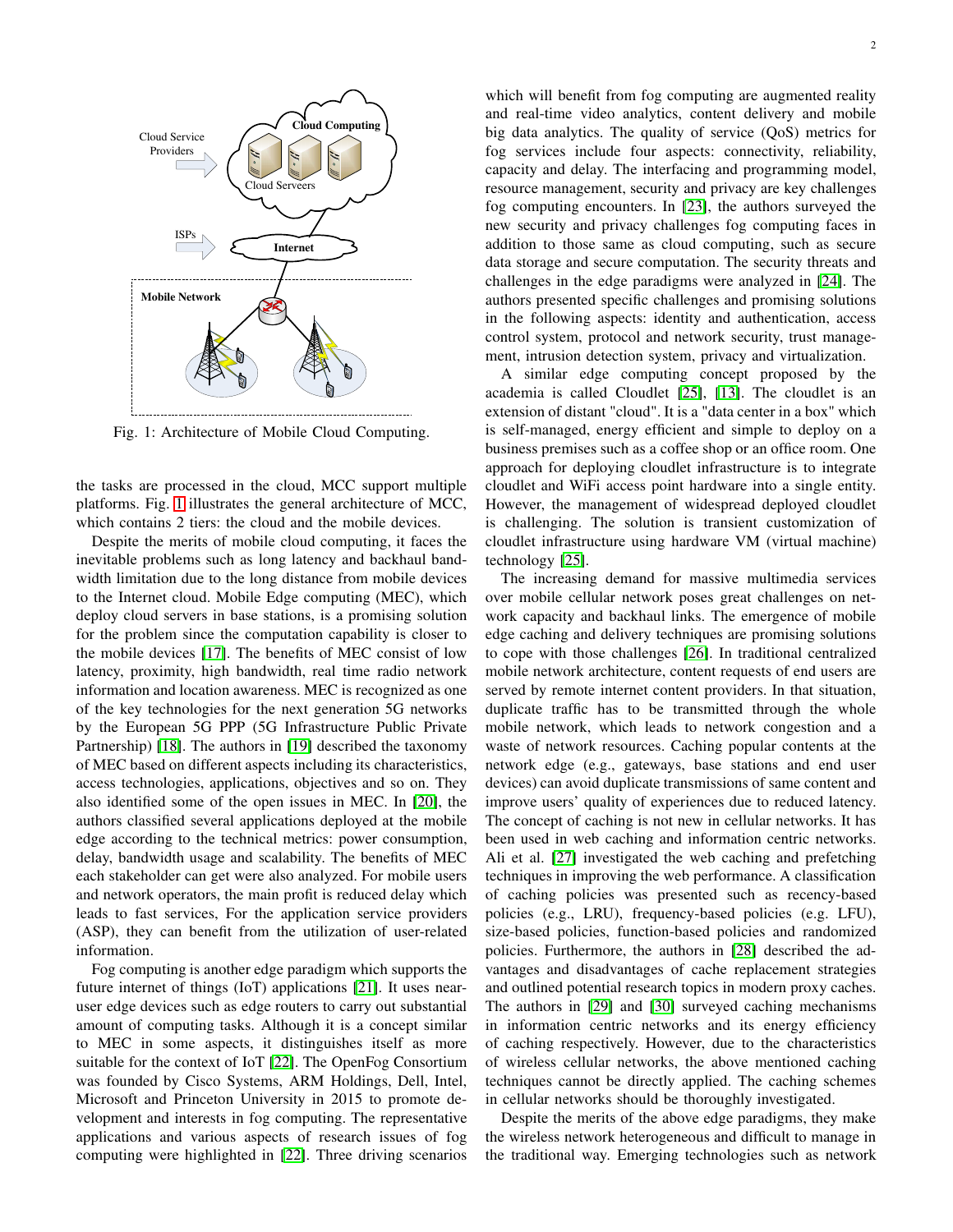function virtualization (NFV) and software defined networks (SDN) are promising solutions which enable the network to be flexible and easy to maintain. Network function virtualization is a recently proposed network architecture that utilizes IT virtualization technologies to virtualize network node functions on top of standard general purpose hardware, which changes the communication network infrastructure to be more cost-efficient [\[31\]](#page-17-30). Software defined network is a computing network architecture that split the function of control plane and data plane. In legacy mobile networks, both the control plane and user plane (or data plane) are integrated on the macro base stations. This network architecture cannot meet the explosive traffic and connection growth in future 5G networks. Based on the concept of SDN, new architectures are proposed. Zhang et al. [\[32\]](#page-17-31) proposed a macro-assisted data-only carrier scheme which split the control function and data function to macro base stations (MBSs) and small base stations (SBSs), respectively. Pentikousis et al. [\[33\]](#page-17-32) introduced and validated a software-defined mobile network architecture which improved the capability of the operator and reduced time to market for new services. A summary of existing survey articles on mobile computing and caching is shown in Table [I.](#page-2-0)

The above mentioned advantages and progress of mobile edge networks motivate us to perform a comprehensive literature survey. The main contributions of this article are summarized as follows:

- 1) A comprehensive survey of mobile edge network architectures is presented, including MEC, Fog Computing, Cloudlets and edge caching. A comparison of different edge computing proposals is summarized. The advantages of mobile edge networks are pointed out.
- 2) A comprehensive survey of the key technologies in mobile edge computing and caching is presented. In particular, as for computing at the network edge, the literatures related to computation offloading, cooperation between the edge and core network, combination with 5G and proposed platforms are elaborated. As for edge caching, research progress on content popularity, caching policies, scheduling, and mobility management are surveyed.
- 3) The applications and use cases of mobile edge networks are comprehensively summarized. The key enablers of mobile edge networks are pointed out, including cloud technology, software defined network, network function virtualization and smarter mobile devices.
- 4) The open issues and challenges related to mobile edge networks are identified, such as network heterogeneity, realtime analytics, pricing, scalability, utilization of wireless big data, context awareness and so on.

The rest of the paper is organized as follows. In Section [II,](#page-3-0) an overview of mobile edge networks including the definition, architecture and advantages is presented. In Section [III,](#page-5-0) an elaborated survey of literatures on computing related issues at mobile edge networks is given. In Section [IV,](#page-8-0) the research efforts on edge caching are fully surveyed. The advances in communication techniques with synergy of computing and caching is discussed in Section [V.](#page-11-0) In Section [VI,](#page-12-0) The appli-

<span id="page-2-0"></span>

| <b>Aspects</b>            | Survey<br><b>Papers</b> | <b>Contributions</b>                                                                                                                                                                                   |  |
|---------------------------|-------------------------|--------------------------------------------------------------------------------------------------------------------------------------------------------------------------------------------------------|--|
|                           | $[7]$                   | A classification of application models<br>and investigation of latest mobile cloud<br>application models                                                                                               |  |
| Mobile Cloud<br>Computing | $[9]$                   | A summary of challenges for MCC, ap-<br>plication partition and offloading tech-<br>nologies, classification of contexts and<br>context management methods.                                            |  |
|                           | $[10]$                  | An overview of MCC definition, archi-<br>tecture, and applications, as well as the<br>generic issues and exi sting solutions.<br>Discussions of the future research di-<br>rections of MCC.            |  |
|                           | $[11]$                  | An investigation of existing works on<br>representative platforms and intelligent<br>access schemes of MCC.                                                                                            |  |
|                           | $[15]$                  | A detailed taxonomy of mobile cloud<br>computing based on the key issues and<br>the approaches to tackle them.                                                                                         |  |
|                           | $[16]$                  | A comprehensive survey of the state-<br>of-the-art authentication mechanism in<br>MCC and comparison with that in cloud<br>computing.                                                                  |  |
| Mobile Edge<br>Computing  | [19]                    | A taxonomy of MEC based on different<br>aspects including its characteristics, ac-<br>cess technologies, applications, objec-<br>tives and so on. Identification of some<br>of the open issues in MEC. |  |
|                           | [20]                    | classification of<br>applications<br>de-<br>А<br>ployed at the mobile edge according to<br>the technical metrics and the benefits of<br>MEC for stakeholders in the network.                           |  |
|                           | $[24]$                  | A discussion of the security threats and<br>challenges in the edge paradigms, as<br>well as the promising solution for each<br>specific challenge.                                                     |  |
| Fog Comput-<br>ing        | [22]                    | Highlighting the representative applica-<br>tions and various aspects of research<br>issues of fog computing.                                                                                          |  |
|                           | $[23]$                  | Survey of the new security and privacy<br>challenges fog computing faces in addi-<br>tion to those same as cloud computing.                                                                            |  |
| Caching                   | $[27]$                  | An investigation of the web caching and<br>prefetching techniques in improving the<br>web performance as well as a classifi-<br>cation of caching policies.                                            |  |
|                           | [28]                    | A description of the advantages and dis-<br>advantages of cache replacement strate-<br>gies, outlining potential research topics<br>in modern proxy caches.                                            |  |
|                           | $[29]$                  | A survey of caching mechanisms in<br>information centric networks.                                                                                                                                     |  |
|                           | $[30]$                  | A survey of the energy efficiency of<br>caching in information centric net-<br>works.                                                                                                                  |  |

cations and use cases of mobile edge networks are explained. In Section [VII,](#page-14-0) the key enabler technologies of mobile edge networks are summarized. The open challenges and future directions are shown in Section [VIII.](#page-14-1) Finally, conclusions are drawn in Section [IX.](#page-16-0) For convenience, a summary of all abbreviations is shown in Table [II.](#page-3-1)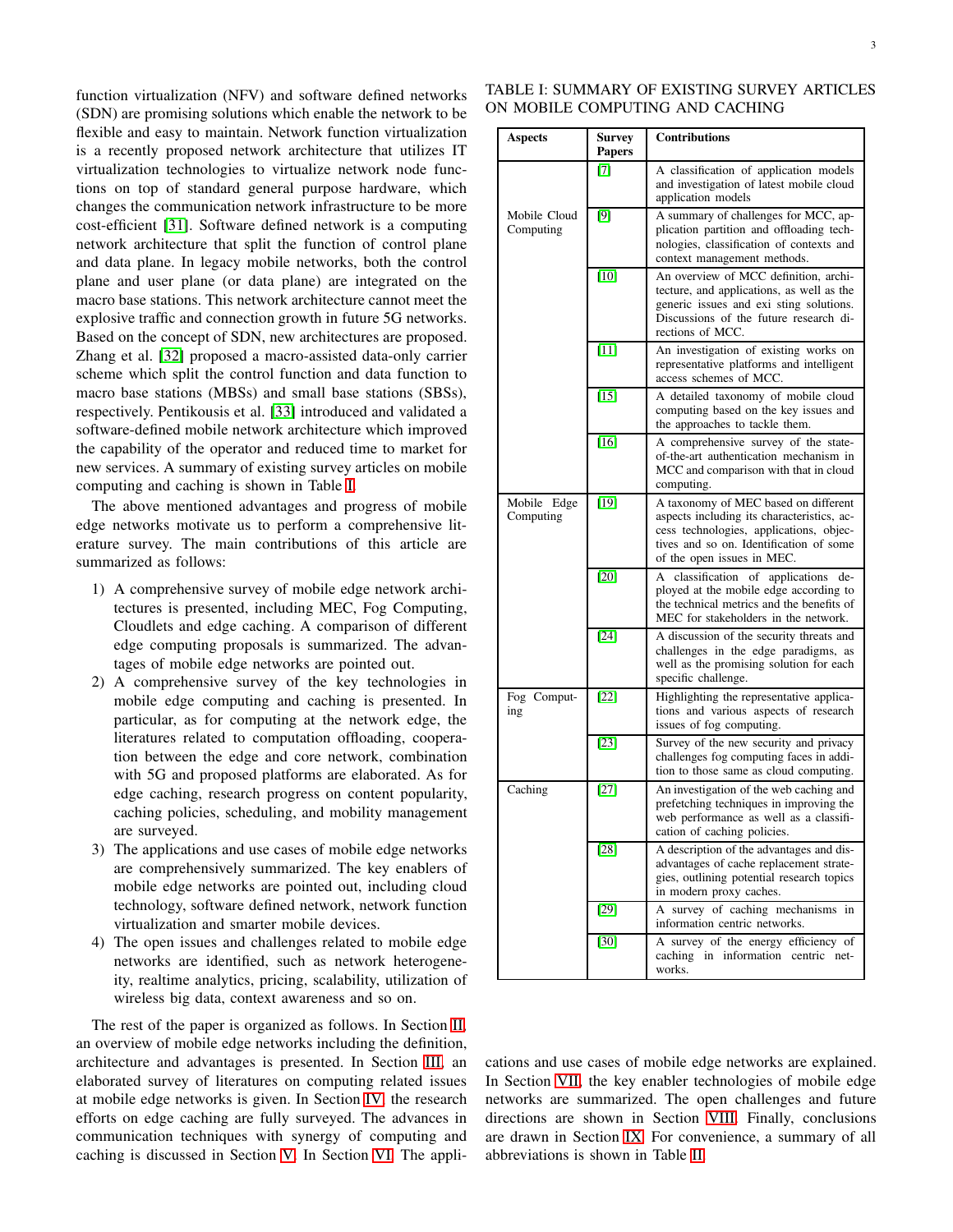#### <span id="page-3-1"></span>TABLE II: SUMMARY OF ABBREVIATIONS

| 5G           | 5th generation                                  |  |
|--------------|-------------------------------------------------|--|
| 5GPPP        | 5G Infrastructure Public Private Partnership    |  |
| API          | application interface                           |  |
| AR           | augmented reality                               |  |
| ASE          | area spectral efficiency                        |  |
| ASP          | application service provider                    |  |
| BS           | base station                                    |  |
| C-RAN        | cloud radio access network                      |  |
| <b>CAPEX</b> | capital expenditures                            |  |
| CDN          | content delivery network                        |  |
| CoMP         | coordinated multiple point                      |  |
| <b>CSI</b>   | channel state information                       |  |
| D2D          | device-to-device                                |  |
| DC           | data center                                     |  |
| <b>EPC</b>   | evolved packet core                             |  |
| <b>ETSI</b>  | European Telecommunications Standards Institute |  |
| HetNet       | heterogeneous network                           |  |
| ĪΑ           | interference alignment                          |  |
| ICN          | information centric network                     |  |
| ЮI           | internet of things                              |  |
| IRM          | independent reference model                     |  |
| ISP          | internet service provider                       |  |
| IP           | internet protocol                               |  |
| LFU          |                                                 |  |
|              | least frequently used                           |  |
| LRU          | least recently used                             |  |
| LTE          | long term evolution                             |  |
| M2M          | machine to machine                              |  |
| MBS          | macro base station                              |  |
| MCC          | mobile cloud computing                          |  |
| MEC          | mobile edge computing                           |  |
| MEN          | mobile edge networks                            |  |
| MIMO         | multiple in multiple out                        |  |
| MPV          | most popular video                              |  |
| MTC          | machine type communication                      |  |
| Multi-RAT    | multiple radio access technology                |  |
| NFV          | network function vitualization                  |  |
| <b>OFDMA</b> | orthogonal frequency division multiple access   |  |
| <b>OPEX</b>  | operating expenses                              |  |
| QoE          | quality of experience                           |  |
| RACS         | radio application cloud servers                 |  |
| RAN          | radio access network                            |  |
| RNC          | radio network controller                        |  |
| RTT          | round trip time                                 |  |
| SBS          | small base station                              |  |
| SDN          | software defined network                        |  |
| SINR         | signal to interference plus noise ratio         |  |
| SNM          | shot noise model                                |  |
| svc          | scalable video coding                           |  |
| TDMA         | time division multiple access                   |  |
| <b>UGC</b>   | user generated content                          |  |
| UPP          | user preference profile                         |  |
| VM           | virtual machine                                 |  |
| VR.          | virtual reality                                 |  |
| WCDMA        | wideband code division multiple access          |  |
|              |                                                 |  |

## II. OVERVIEW OF MOBILE EDGE NETWORKS

The evolvement of mobile cellular networks has experienced 4 generations in the last two decades with the advancements in information and telecommunications technology. At the same time, users' demands for mobile networks also become more and more strict such as ultra high data rate and extremely low latency. Moreover, various new requirements are appearing due to the advent of new kinds of smart devices and new applications, such as virtual reality and the internet of things. The traditional base station centric network architecture cannot fulfill these requirements any more. The mobile cellular network architecture is evolving from BS-centric to device centric [\[34\]](#page-17-33) and content centric network in the future 5G system, where the center of gravity moves from the network core to the edge [\[35\]](#page-17-34). In this section, we will firstly explain what is mobile edge networks. Then the architecture of mobile edge networks is presented. At last, we discuss the advantages of mobile edge networks.

## *A. What is Mobile Edge Networks*

The core idea of mobile edge networks is to move network functions, contents and resources closer to end users, i.e., the network edge, by utilizing SDN and NFV technologies. The network resources mainly include computing, storage or caching, and communication resources. While in some literature caching is included in computing resources [\[20\]](#page-17-19), in this paper we discuss them separately since the service types and problems they are related to are different.

Edge computing in mobile networks is evolved from mobile cloud computing, which is an architecture moving the computing power and data storage away from mobile devices and into the cloud to leverage the powerful computing and storage capability of cloud platform [\[10\]](#page-17-9). However, mobile cloud computing faces several challenges such as long latency and high backhaul bandwidth consumption, therefore it is not suitable for real-time applications. The authors in [\[10\]](#page-17-9) list the technical challenges that MCC faces in detail. In the mobile communication side, the challenges include low bandwidth, service availability and heterogeneity due to the characteristics of wireless networks such as scarce radio resources, traffic congestion, and multiple radio access technologies (multi-RAT). In the computing side, efficient and dynamic computing offloading under environment changes is challenging, as well as the security issues for users and data, efficiency of data access and context awareness. In comparison, edge computing enables the network edge to have cloud computing capabilities.

<span id="page-3-0"></span>Three different edge computing schemes have been proposed by industrial and academic parties: mobile edge computing, fog computing and cloudlet. Mobile edge computing was proposed by the standards organization European Telecommunications Standards Institute (ETSI) [\[17\]](#page-17-16). It is based on a virtualized platform which enables applications running at the network edge. Meanwhile, the infrastructure of NFV can be reused by applications which is beneficial for network operators. MEC servers can be deployed at various location at the network edge such as the LTE macro base station (eNodeB), at the 3G Radio Network Controller (RNC), and at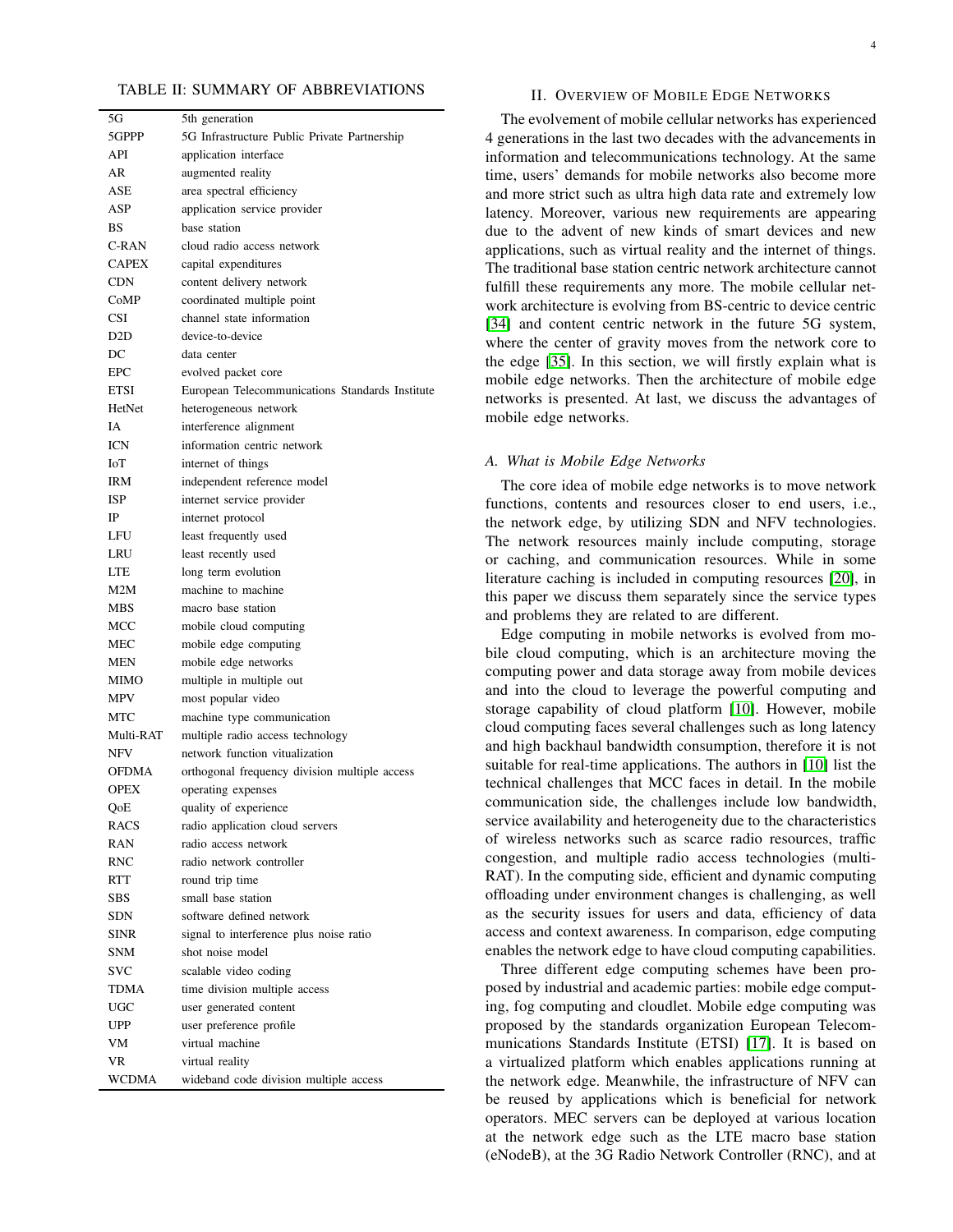an aggregation point. The deployment location may be affected by scalability, physical constraints, performance criteria and so on. MEC applications can be seamless deployed on different MEC platform intelligently and flexibly based on the technical parameters such as latency, required resources, availability, scalability and cost. The objective of ETSI MEC is to deliver a standard architecture and industry-standardized APIs for 3rd party aplications [\[36\]](#page-17-35).

Fog computing is another edge computing architecture with the aim to accommodate IoT applications originally proposed by Cisco [\[36\]](#page-17-35). Fog computing is an extension of the cloud computing paradigm to the wireless network edge [\[21\]](#page-17-20). The name *fog computing* comes from the analogy that the fog is closer to people than the clouds. Similarly, the distance of an IoT device is closer to a fog computing platform than to lage-scale data centers. The necessity of fog computing maintained by Cisco is that a 2-tiered deployment of IoT applications is not sufficient for the requirements of low latency, mobility, and location awareness [\[36\]](#page-17-35). The solution is a multi-tiered architecture which deploys an intermediate fog platform between the device and the main cloud. The main characteristic of fog computing is that is is a completely distributed, multi-layer cloud computing architecture where the fog nodes are deployed in different network tiers [\[37\]](#page-17-36).

The concept of Cloudlet is developed by an academic team at Carnegie Mellon University [\[25\]](#page-17-24). It can be deployed in both Wi-Fi networks and cellular networks. The key features of cloudlets are near-real-time provisioning of applications to edge nodes and handoff of virtual machine images among edge nodes when a device moves [\[36\]](#page-17-35).

Mobile edge caching is proposed for tackling the challenges of massive content delivery in future mobile networks. The advances in storage enable the network to exploit the large amount of low cost storage resources at different places in the network. The traffic load of cellular network is dynamically varying in the spatial and temporal domain [\[38\]](#page-17-37). Proactive caching is an approach that exploits such traffic dynamicity by proactively cache popular content during off-peak periods, which reduces peak traffic demands [\[39\]](#page-17-38). Since the cache units are deployed at the network edge, a lot of information can be exploited to improve the caching efficiency. For example, social structures of users can be leveraged to cache and disseminate content via D2D communications.

Based on the above discussion, we define mobile edge networks as: *"A mobile network architecture that deploys and utilizes flexible computing and storage resources at the mobile network edge, including the radio access network, edge routers, gateways and mobile devices etc., with the help of SDN and NFV technologies"*.

#### *B. Architecture of Mobile Edge Networks*

The mobile edge networks introduce new way of manipulating computing and storage resources. Both industries and the academia bring up proposals on the architecture of MEN. We will present the specific architectures including ETSI MEC, Fog Computing, Cloudlet and Edge Caching. Then we will summarize these proposals and give the general architecture of MEN.

<span id="page-4-0"></span>

Fig. 2: Architecture of MEC.

<span id="page-4-1"></span>

Fig. 3: Architecture of Fog Computing.

*1) Mobile Edge Computing:* Mobile edge computing has drawn much attention of industries and the academia. In industries, the ETSI has launched an Industry Specification Group (ISG) on MEC in December 2014. The ISG produces specifications what enable the hosting of 3rd-party innovative applications in a standard MEC environment [\[17\]](#page-17-16). The group has delivered several specifications on service scenarios, requirements, architecture and APIs. Fig. [2](#page-4-0) shows the architecture of MEC. MEC servers are located in proximity of base stations. They can either handle a user request and respond directly to the UE or forward the request to remote data centers and content distribution networks (CDNs) [\[40\]](#page-17-39).

*2) Fog Computing:* Fog computing is a platform designed mainly for Internet of Things use cases. Its component fog nodes are massively distributed in wide area. The main feature of fog is that it utilizes collaborations among multiple end user clients or near-user edge devices to help processing and storage of mobiled devices [\[41\]](#page-17-40). Compared to Cloud, Fog has advantages in three dimensions: exploiting storage, computing and control functions, communication and networking at or near the end user [\[42\]](#page-17-41). In the view of fog computing, the edge is part of the core network and a data center. Fog and Cloud complement each other to make computing, storage and communication possible anywhere along the continuum between the cloud and endpoints. Fog computing is also integrated to the C-RAN architecture to formulate the Fog RAN architecture [\[43\]](#page-17-42). The architecture of fog computing is shown in Fig. [3.](#page-4-1) It contains three layers: cloud layer, fog layer and device layer. The Fog layer may contain multiple tiers according to the requirement. The Fog node could be small BSs, vehicles, WiFi Access Point and even user terminals. The devices choose the most appropriate fog node to associate with.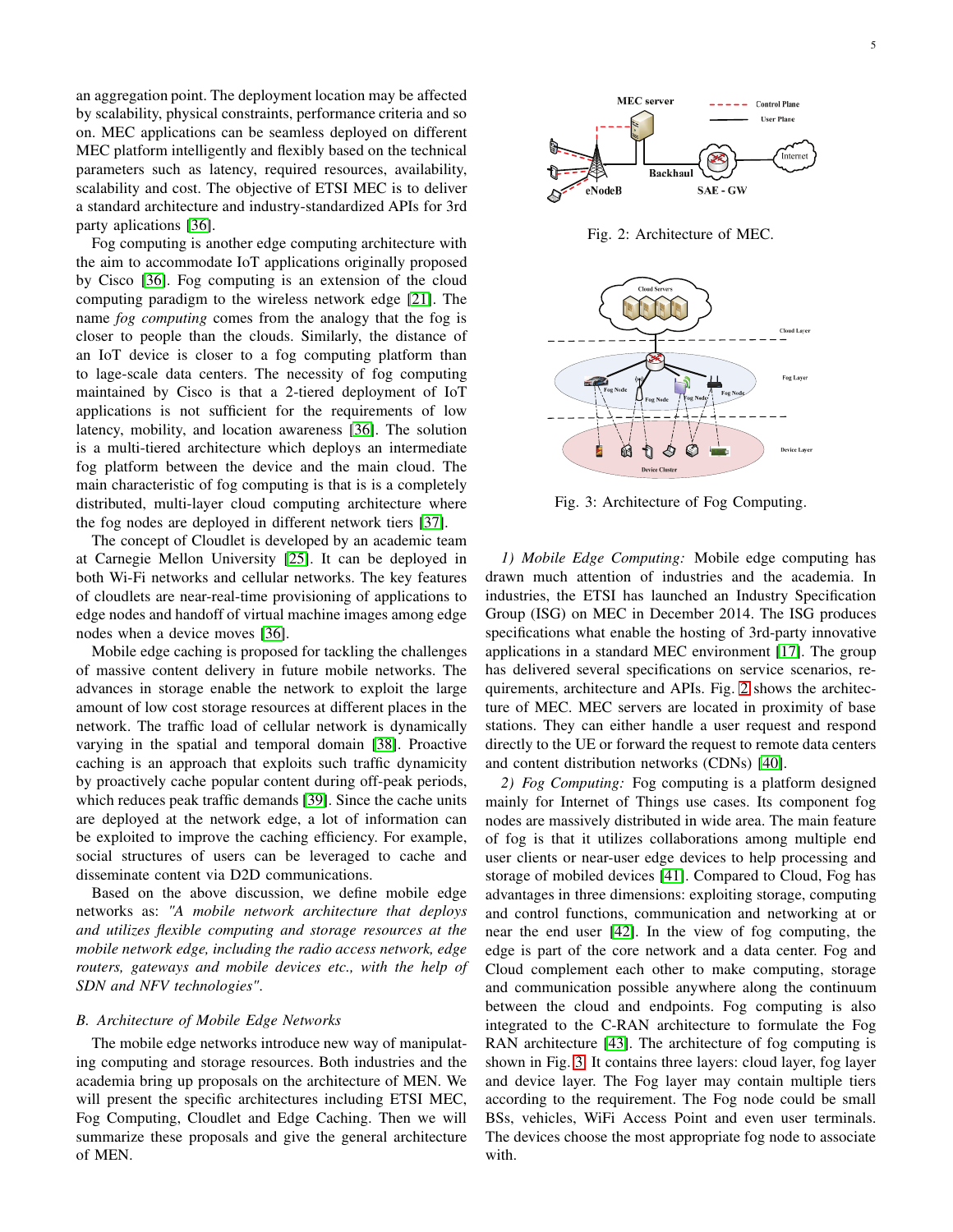<span id="page-5-1"></span>

Fig. 4: Architecture of Cloudlets.

<span id="page-5-2"></span>

Fig. 5: Architecture of Edge Caching.

*3) Cloudlet:* The cloudlet proposal is a 3-tier architecture: "device - cloudlet - cloud" [\[36\]](#page-17-35). Cloudlets could be deployed at WiFi access points or LTE base stations [\[13\]](#page-17-12). Many new applications require end to end latency of 1 ms. Theoretically, 1 ms of propagation delay requires a cloudlet within 300 km even at the speed of light, In reality, cloudlets should be deployed much closer to ensure the delay requirement. The combination of 5G cellular networks and cloudlets will make this possible [\[44\]](#page-17-43). Fig. [4](#page-5-1) illustrate the general architecture of Cloudlet systems. To overcome the limited capabilities of single cloudlet, cooperation among different cloudlets is necessary in order to meet the user demands [\[45\]](#page-17-44). A comparison of different mobile computing architectures is summarized in Table [III.](#page-6-0)

*4) Edge Caching:* Caching in the mobile edge network has been proved beneficial. The future mobile networks will be heterogeneous due to dense deployment of different types of base stations. Thus, cache can be deployed at various places in the mobile networks. In legacy cellular system, the content requested by users has to be fetched from the Internet CDN node far away from the mobile networks. Then, caching content at the mobile core network is implemented. However, the backhaul links are still constrained. In addition, with the evolvement of base station and low cost storage unit, deploying cache at macro base stations and small base stations become feasible. In the future 5G networks, D2D communication enables the storage unit at user devices to be exploited for content sharing according to the social relations among users. A general architecture of edge caching is shown in Fig. [5.](#page-5-2)

Based on the above discussion, the general architecture of

mobile edge networks is shown in Fig. [6.](#page-6-1)

#### *C. Advantages of Mobile Edge Networks*

Compared to traditional centralized network architecture, researchers found the mobile edge networks have advantages in various aspects. Next we will discuss them in detail.

*1) Reduced Latency:* Since the processing and storage capabilities are in proximity to the end users, the communication delay can be reduced significantly. The main applications which benefit from this are computational offloading and video content delivery. The work of [\[46\]](#page-17-45) shows the offload packet delay can be reduce without affecting the network performance using a solution that combine MEC and cloud. The authors in [\[47\]](#page-18-0) confirm that offloading through edge computing platforms can achieve great improvement of latency for highly interactive and compute intensive application such as augmented reality and cognitive assistance, in both WiFi and LTE networks. Gao et al. [\[13\]](#page-17-12) present experimental results from Wi-Fi and 4G LTE networks showing that offloading to cloudlets can improve response times by 51% compared to cloud offloading.

*2) Bandwidth Reduction:* The deployment of edge servers in mobile edge network infrastructure can save operation cost by up to 67% for the bandwidth-hungry applications and compute intensive applications [\[48\]](#page-18-1). Research results show that backhaul savings can be up to 22% exploiting proactive caching scheme[\[39\]](#page-17-38). Higher gains are possible if the storage capability is increased.

*3) High Energy Efficiency:* The experiment results show that edge computing can save energy consumption significantly for different applications in both WiFi networks and LTE networks [\[47\]](#page-18-0). The energy consumption of applications using central data centers (DCs) in cloud computing and those using nano data centers in fog computing is compared in [\[49\]](#page-18-2). Results show that using nano DCs can save energy, which is affected by the following factors: type of access network, ratio of active time to idle time of nano DCs and type of applications. It is found that the energy consumption in a mobile device can be reduced by up to 42% through offloading to cloudlets compared to cloud offloading [\[13\]](#page-17-12).

*4) Proximity Services:* The architecture of mobile edge networks has great advantages in providing proximity services since the edge servers are closer to end users and D2D communication technology can be exploited [\[50\]](#page-18-3). Therefore, the traffic load on radio access network can be reduced.

*5) Utilization of Context Information:* The MEC server deployed at different places in the radio access network can obtain detailed context information including network level information, device level information [\[50\]](#page-18-3). With this information, the resources of network can be allocated more efficiently and the user experience can be improved. For example, location based applications can be deployed directly on MEC server rather than on the Internet cloud far from the users.

#### <span id="page-5-0"></span>III. COMPUTING AT MOBILE EDGE NETWORKS

Computing is a major resource in mobile networks. Many compute intensive applications are appearing recently such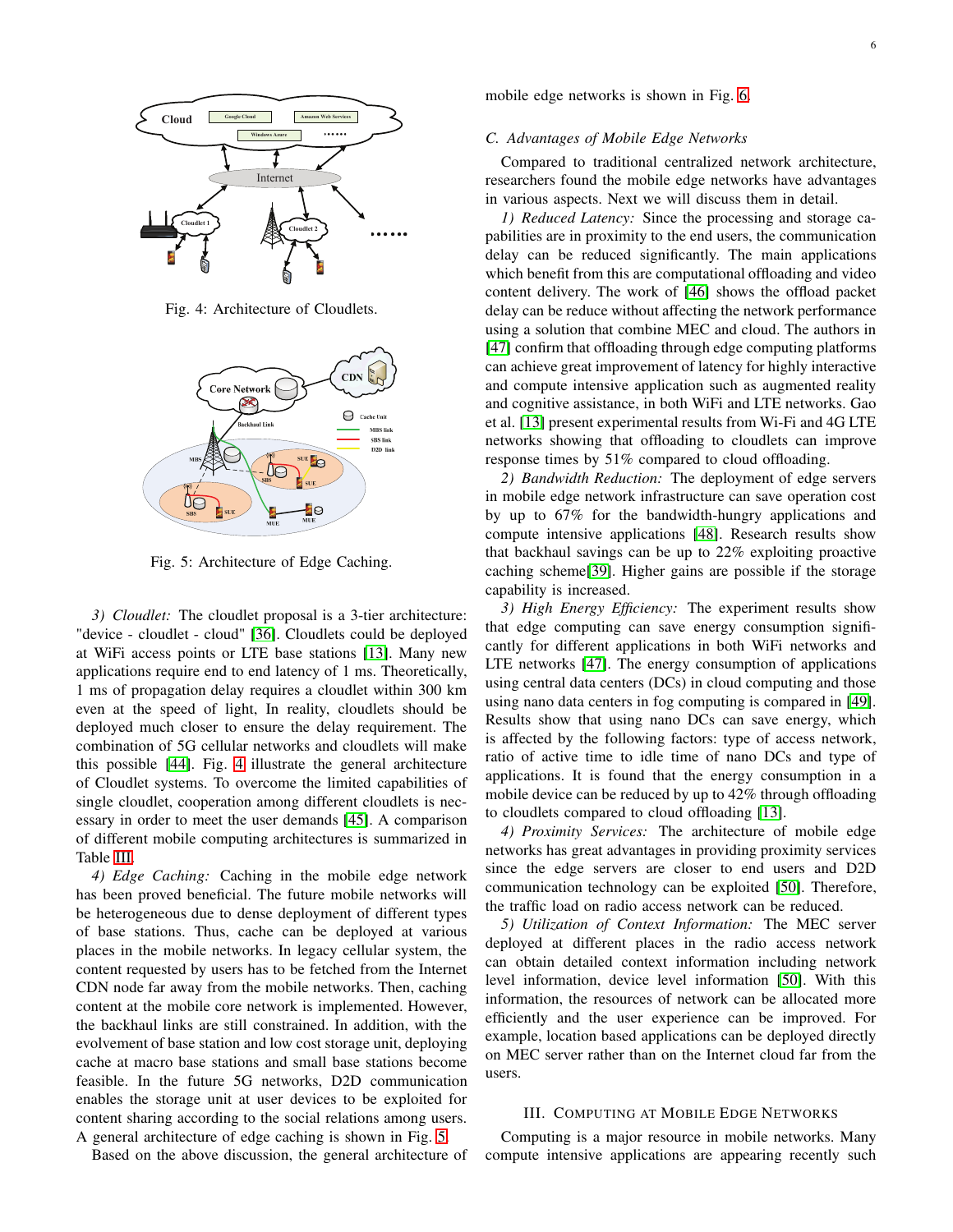<span id="page-6-0"></span>

| Item                         | <b>MCC</b>                                                               | <b>MEC</b>              | <b>Fog Computing</b>                       | <b>Cloudlet</b>                                       |
|------------------------------|--------------------------------------------------------------------------|-------------------------|--------------------------------------------|-------------------------------------------------------|
| Originally<br>proposed<br>by | Not specific                                                             | <b>ETSI</b>             | Cisco                                      | Prof. Satyanarayanan                                  |
| Hierarchy                    | 2 tiers                                                                  | 3 tiers                 | 3 or more tiers                            | 3 tiers                                               |
| Latency<br>Ownership         | High<br>Centralized by cloud<br>providers:<br>Amazon,<br>Microsoft, etc. | Low<br>Mobile operators | Low<br>Decentralized<br>Fog<br>node Owners | Low<br>Local business                                 |
| Sharing Population           | large                                                                    | Medium                  | Small                                      | Small                                                 |
| Location                     | Large data center                                                        | <b>RAN</b>              | between devices and<br>DC                  | between devices and<br>DC, or directly in a<br>device |
| Context awareness            | N <sub>0</sub>                                                           | Yes                     | Yes                                        | Could be                                              |
| Cooperation between<br>nodes | N <sub>0</sub>                                                           | N <sub>0</sub>          | Yes                                        | N <sub>o</sub>                                        |

TABLE III: COMPARISON OF DIFFERENT MOBILE COMPUTING ARCHITECTURES

<span id="page-6-1"></span>

Fig. 6: Architecture of Mobile Edge Networks.

as augmented reality, high definition video streaming and interactive gaming. However, the computation capability is very constrained in mobile devices. In addition, the power consumption of these computing tasks is very high for the battery capacity of current mobile devices. Edge computing paradigm enables the possibility of offloading the computation tasks to more powerful edge servers. How beneficial is computing at the edge networks? Many works have been done to find the answer to this question. In this section, we will survey the state-of-the-art research efforts on this issue.

# *A. Objectives*

The benefits of edge computing is various. Different applications or system may have different performance requirements. We will present some of the common performance objectives that edge computing can obtain.

*1) Minimize Energy Consumption:* Many works have been done to evaluate the energy efficiency of edge computing. Various optimization schemes have been proposed to minimize energy consumption in both the network side and the device side. For computation offloading in 5G heterogeneous networks, the energy cost both the task computing and file transmission should be considered. Zhang et al. [\[51\]](#page-18-4) design an energy efficient computation offloading scheme, which jointly optimizes radio resource allocation and offloading to minimize the energy consumption of the offloading system under the latency constraint. In their scheme, the devices are classified into three types according to their ability and requirements firstly. Then they allocate the wireless channels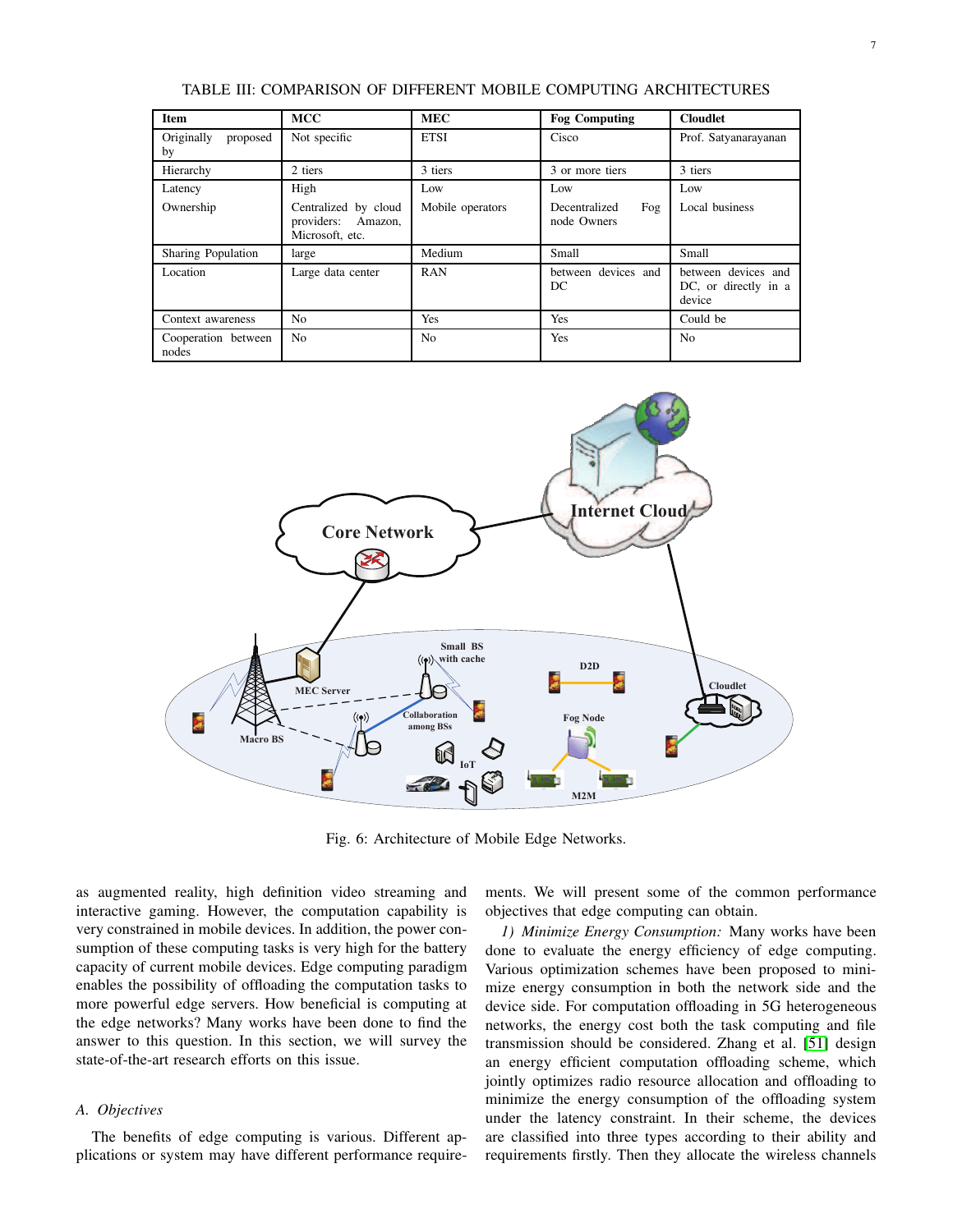of MBSs and SBSs to mobile devices according to their priority iteratively until the radio resources are used up or all the devices have been allocated required channels. At each iteration step, the scheme ensures the system obtains minimum energy cost. The results show that the proposed scheme has lower energy consumption that computing without offloading especially with large number of mobile devices.

In [\[52\]](#page-18-5), the authors investigate the energy aware interaction between fog and cloud. It is demonstrated that the overall energy consumption of data centers can be reduced without a significant deterioration of the network performance. *2) Maximize Capacity:* The next generation 5G networks require support of 1000 times higher mobile data volume per

area than current 4G LTE networks [\[53\]](#page-18-6). This requires more capacity in the RAN, backhaul and fronthaul. Offloading is one of the combination of technologies that address these challenges in the RAN in addition to more spectrum, network densification and higher spectrum efficiency [\[54\]](#page-18-7). The strategy that combine the fog and cloud operations can achieve high system capacity while providing low latency for requested services [\[55\]](#page-18-8).

*3) Minimize Latency:* Latency is an important performance metric that affects user experience. The latency requirements of next generation 5G networks is 1 ms round trip time (RTT), which is almost 10 times reduction from the 10 ms RTT in 4G [\[34\]](#page-17-33). For real-time applications, the delay incurred by offloading tasks to the cloud is unacceptable. Enhancing the high density SBS with computing capabilities is a much more feasible way. The authors in [\[56\]](#page-18-9) propose a distributed cloud-aware power control algorithm that is suitable for delay sensitive applications. In [\[57\]](#page-18-10), a delay minimization problem is formulated under the constraint of power consumption. The authors design an optimal computation task scheduling policy for MEC systems. The delay of general traffic flows in the LTE downlink can be minimized by service level scheduling via MEC server deployed at the eNodeB [\[58\]](#page-18-11). Fog also provides low delay but with low capacity limitation, while the combined operation of fog and cloud can minimize the service latency and guarantee the capacity requirements at the same time [\[55\]](#page-18-8).

## *B. Computation Offloading*

One of the main purposes of edge computing is computation offloading to break the limitations of mobile devices such as computational capabilities, battery resources and storage availability. When and how to offload the computation tasks is a hard problem. Various approaches have been proposed to tackle this problem under many kinds of scenarios such as single user case, multi user case and in vehicular networks [\[59\]](#page-18-12), [\[60\]](#page-18-13), [\[61\]](#page-18-14). Moreover, in next generation heterogeneous networks, the computation tasks can not only be offloaded to servers but also to devices by utilizing D2D communication [\[51\]](#page-18-4), [\[62\]](#page-18-15). A summary of literatures on computation offloading is shown in Table [IV.](#page-9-0)

*1) Single User Case:* For the single user case, the optimal selection of executing mobile applications in the mobile device (mobile execution) or offloading to the cloud need to be analyzed [\[8\]](#page-17-7). One of the common design objective is to save energy for the mobile device. Consider the stochastic channel condition in wireless networks, the optimal scheduling policies should be obtained. In [\[61\]](#page-18-14), a threshold based scheduling policy is derived which depends on the energy consumption model and wireless channel model. In [\[59\]](#page-18-12), a low complexity online algorithm is proposed for a MEC system with energy harvesting devices. The algorithm is called the Lyapunov optimization-based dynamic computation offloading algorithm which jointly determines the offloading decision, the CPUcycle frequencies and the transmit power for offloading. The authors in [\[63\]](#page-18-16) investigate the partial computation offloading problem with the aims of minimizing device energy consumption and latency of application execution. They consider both the single server scenario and multiple servers scenario. The results show the conditions under which local execution is optimal and conclude that total offloading is not the optimal choice when the device has the capability of dynamic voltage scaling.

*2) Multi-user Case:* The Offloading problem in multi-user case is more complex than that in single user case. Many research efforts have been made on this topic. Chen et al. [\[64\]](#page-18-17) show that the multi-user computation offloading problem is NP-hard and propose a distributed game theoretic approach for efficient computation offloading decision. The authors in [\[65\]](#page-18-18) jointly optimize the radio resources and computational resources to minimize the overall users' energy consumption with latency constraints in a MIMO multicell system where multiple users offload computing tasks to a common cloud server. An iterative algorithm based on successive convex approximation technique is proposed to solve the nonconvex problem. Huang et al. [\[66\]](#page-18-19) study the optimal resource allocation for a multi user mobile edge computation offloading system with both time division multiple access (TDMA) and orthogonal frequency division multiple access (OFDMA). The authors in [\[67\]](#page-18-20) form the multiuser computation offloading as a multiple knapsack problem and propose a heuristic algorithm to solve it. In [\[68\]](#page-18-21), the inter-cell interference environment of dense small cells and limitation of computation resources of MEC are considered. An adaptive sequential offloading game approach is proposed which adaptively adjust the number of offloaded users to reduce the queuing delay. The authors in [\[69\]](#page-18-22) propose an opportunistic computation offloading scheme for online data stream tasks. The scheme is evaluated using the event data stream of 5 million activities collected from 12 users for 15 days and results show significant data reduction by 98%.

*3) Offloaded to MEC Server:* The common place to offload computation tasks is MEC servers. The REPLISOM architecture proposed in [\[70\]](#page-18-23) offload the memory objects produced by multiple IoT devices to the edge cloud located at the LTE eNodeB. It reduces the latency and cost during offloading. In [\[71\]](#page-18-24), the video encoding process during video call is offloaded to the MEC edge server based on a communication protocol for negotiating the offloading strategy, which reduces energy consumption of mobile devices during video call. In [\[72\]](#page-18-25), the issue of load balancing in multiuser fog computing scenario is addressed and the authors propose a low complexity algorithm for fog clustering. A two layer radio access points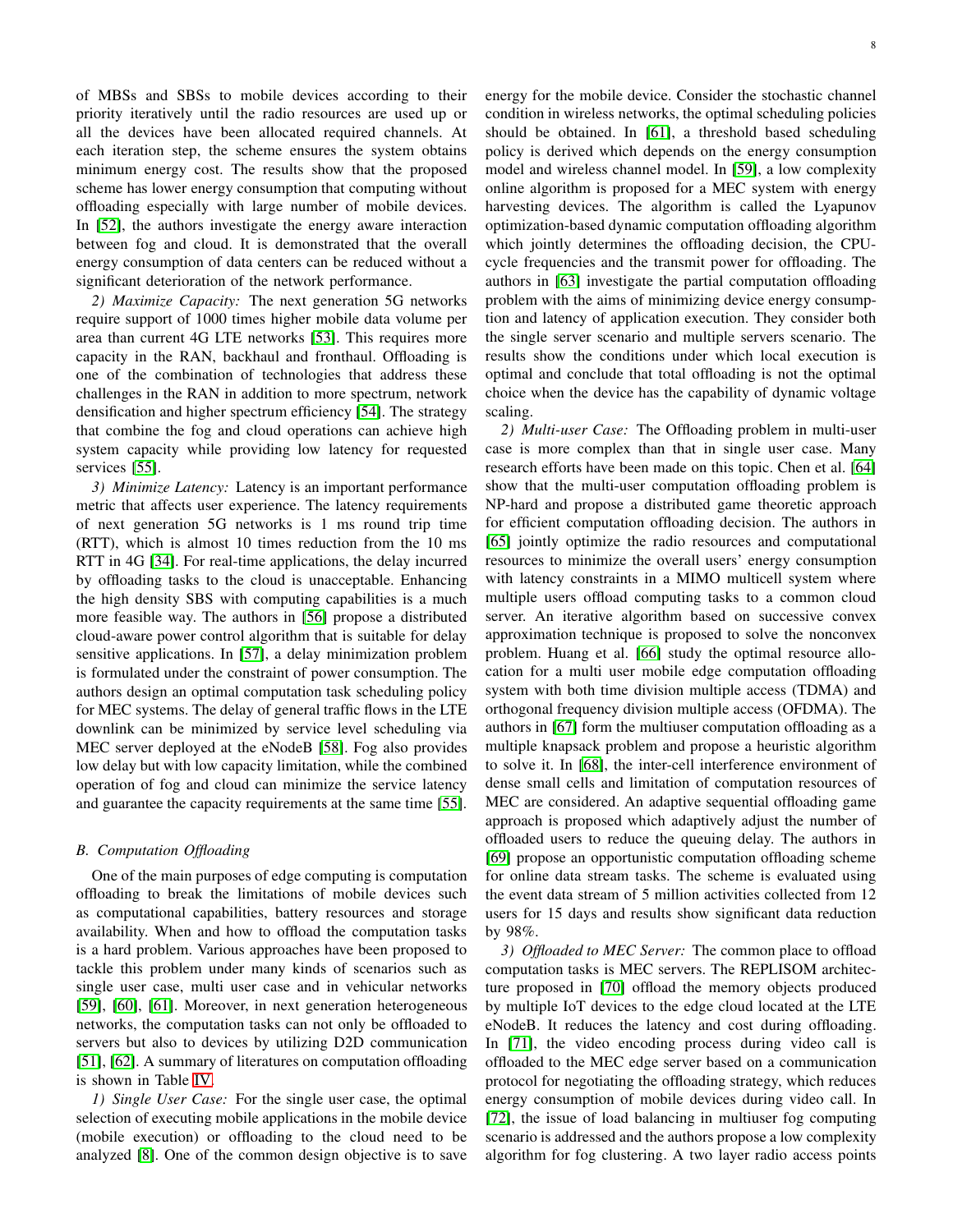clustering algorithm is proposed which achieve better quality of experience (QoE) than the centralized and decentralized only strategies [\[60\]](#page-18-13). In [\[73\]](#page-18-26), the authors take into consideration the energy consumption, time delay and execution unit cost to the design the optimal scheme for task offloading. They define a concept of opportunity consumption based on the limited energy and computing units of a mobile device.

*4) Offloaded to devices:* With the technology advancement of smart devices, more computation resources can be leveraged using D2D technology. A collection of co-located mobile devices can be utilized to provide cloud services at the edge [\[62\]](#page-18-15). In this scenario, computation tasks can be offloaded to other mobile devices nearby other than to the MEC server. The task scheduling problem should be reinvestigated which is different from that of offloading to servers.

*5) Mobility Awareness:* The user mobility cannot be ignored in mobile edge networks. Due to user mobility, the contact time between users and MEC servers is dynamic which will impact the strategy of offloading, specifically, where and what to offload [\[74\]](#page-18-27). The authors in [\[75\]](#page-18-28) propose a mobility model which suggests that the inter-contact time between any two users complies with an exponential distribution. With this model, the mobility aware computation offloading strategy is developed in [\[74\]](#page-18-27).

#### *C. Cooperation between the edge and the core*

Despite its advantages of mobile edge networks such as low latency and high energy efficiency, the computing resources of edge networks are still limited. To exploit the merits of both the edge networks and the cloud platforms at the core network, the cooperation between them is valuable. The workload allocation problem is studied in a combined fog-cloud computing system in [\[76\]](#page-18-29). The authors design an approximation solution to obtain the tradeoff between power consumption and delay. Simulation results show that cooperation between fog and cloud can significantly improve the performance of cloud computing. A hybrid approach combining fog computing and public/private IoT clouds is proposed in [\[77\]](#page-18-30) to enable integrated IoT applications. The proposed solution can improve the number of task requests being successfully executed. The authors in [\[55\]](#page-18-8) combine the operation of fog and cloud to simultaneously improve the latency performance and system capacity.

#### *D. Platforms*

In addition to the theoretical discussions of mobile edge computing, some preliminary implementation of MEC servers are developed. Nokia Neworks introduced a real-world MEC platform in 2014: the Radio Application Cloud Servers (RACS) [\[78\]](#page-18-31). RACS use a VM hypervisor to deploy virtual machine images which execute MEC applications. In [\[79\]](#page-18-32), an adaptive operation platform (AOP) is proposed to manage fog computing infrastructure based on the operational requirements of industrial IoT process. The AOP includes several functional elements: the Model Building element, the Rule Mapper element and the Rule Deployer element. The authors in [\[80\]](#page-18-33) exemplify the M2M Fog platform and evaluate

three different deployment to connect Fog nodes to the LTE network: the legacy deployment based on macro cells, D2D based and small cell based deployment.

### IV. CACHING AT MOBILE EDGE NETWORKS

<span id="page-8-0"></span>To exploit caching technology in the mobile networks, many issues should be studied. Where to cache? What to cache? How to cache? The traditional caching schemes in content centric networks have not consider the wireless networks characteristics such as dynamic traffic load and interference [\[81\]](#page-18-34). In this section, we will survey the research efforts that have been made in the mobile edge networks. The related issues include caching places, content description, caching policies, content delivery and so on. A summary of literatures on edge caching is shown in Table [V.](#page-10-0)

### *A. Caching Places*

There are many places where caching units can be deployed in the mobile networks. In the all-IP based cellular networks, three main places that can deploy cache are the core network, the radio access network (RAN) and user devices. Currently the widely deployed places of caching is the evolved packet core (EPC) [\[26\]](#page-17-25). By caching content at the mobile core network, the mobile traffic can be reduced by one to two thirds. Moreover, deploying caching at the EPC is technically easier than at the RAN. The caching places at the edge networks are discussed as follows.

*1) MBS Caching:* In heterogeneous networks, MBSs have more coverage areas and can serve more users. Caching at MBS can obtain better cache hit probability. In [\[82\]](#page-18-35), the performance of reactive and proactive caching at MBS is studied. A video aware backhaul and wireless channel scheduling technique is proposed combining with edge caching. The results demonstrate that the video capacity can be significantly increased and the stalling probability of videos is reduced. The authors in [\[83\]](#page-18-36) investigate the storage allocation problem in MBS caching. They propose a heuristic method to solve the NP-hard problem.

*2) SBS Caching:* SBSs are densely deployed in next generation heterogeneous networks. Therefore, caching at SBSs is another good choice since the SBSs are more close to the end users and usually provide higher data rate. Many literatures have studied the performance of caching at SBSs [\[84\]](#page-18-37), [\[85\]](#page-18-38), [\[86\]](#page-18-39), [\[87\]](#page-18-40), [\[88\]](#page-19-0).

*3) Device Caching:* D2D communication is one of the key technologies in next generation 5G networks. The storage resources in mobile devices can be exploited. The QoE of users can be greatly improved by caching contents in mobile devices if the caching strategy is carefully designed. A caching based D2D communication scheme is proposed in [\[89\]](#page-19-1) considering the social relations among users and their common interests. In [\[90\]](#page-19-2), an opportunistic cooperative D2D transmission scheme exploiting caching capability at the devices is proposed. In this scheme, the D2D users are divided into clusters and different popular files are cached at the users within a cluster. Results show that the proposed strategy can provide 5 to 6 times throughput gain over existing D2D caching scheme when the popularity distribution is skewed.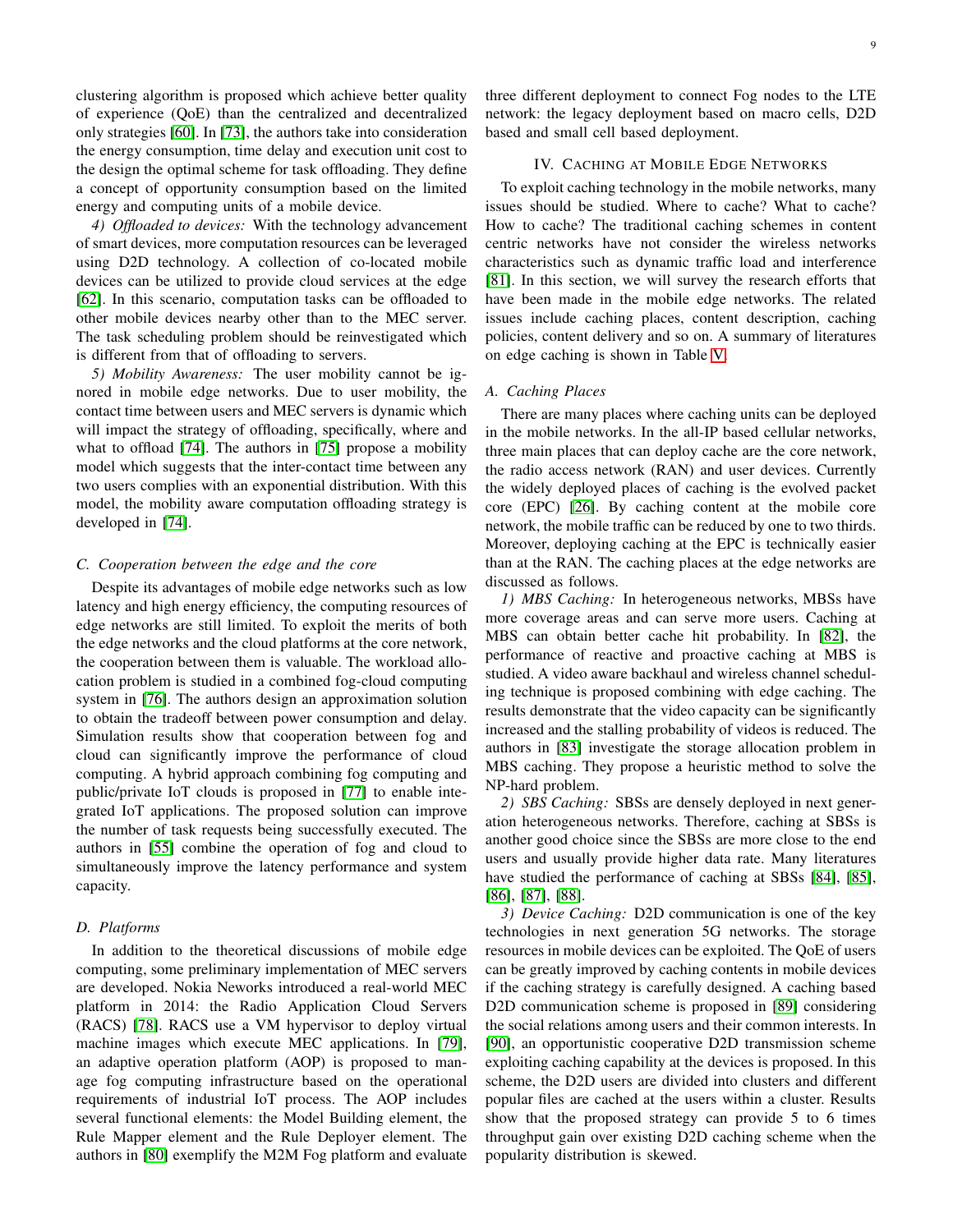| TABLE IV: SUMMARY OF LITERATURES ON COMPUTATION OFFLOADING |  |  |
|------------------------------------------------------------|--|--|
|                                                            |  |  |

<span id="page-9-0"></span>

| Work Area                 | <b>Related Work</b>                        | <b>Key Points</b>                                                                                                                                                                                                                              |
|---------------------------|--------------------------------------------|------------------------------------------------------------------------------------------------------------------------------------------------------------------------------------------------------------------------------------------------|
| Single User System        | $[8]$ , $[59]$ . $[63]$                    | • Computation offloading choice<br>optimal scheduling policies<br>• partial offloading problem                                                                                                                                                 |
| Multi User System         | $[64]$ , $[65]$ , $[66]$ , $[67]$ , $[68]$ | • Multi-user computation offloading problem is NP-hard<br>Distributed game theoretic approach<br>Joint optimization of radio and computational resources<br>Heuristic optimization algorithm<br>• Minimize energy consumption and reduce delay |
| Offloaded to MEC Server   | $[70]$ , $[71]$ , $[72]$ , $[60]$          | • Offload objects produced by multiple IoT devices to MEC server<br>• Reduce latency, energy consumption and execution cost<br>• Load balancing<br>• AP clustering algorithm                                                                   |
| Offloaded to Devices      | [62]                                       | • Using D2D technology<br>• A collection of co-located mobile devices to provide cloud<br>services<br>• task scheduling problem                                                                                                                |
| <b>Mobility Awareness</b> | $[74]$ , $[75]$                            | • dynamic contact time between users and MEC servers<br>• Mobility model<br>• mobility aware offloading strategy                                                                                                                               |

## *B. Content Popularity*

To decide what to cache in the edge networks, the popularity of content should be considered to maximize the hit probability of cache, i.e., the probability that the content request by users is cached in the edge networks.

*1) Static Model:* Most of the current works on mobile caching assume that the content popularity is static and adopt an independent reference model (IRM): the request of contents is generated according to an independent Poisson process whose rate is related to content popularity modeled by a power law [\[91\]](#page-19-3). The commonly used popularity model is the zipf model observed in web caching [\[92\]](#page-19-4).

*2) Dynamic Model:* The static IRM model cannot reflect the real content popularity which is time varying [\[91\]](#page-19-3). A dynamic popularity model called the shot noise model (SNM) is proposed in [\[93\]](#page-19-5). The model uses a pulse with two parameters to model each content: the duration reflects the content life span and the height reflects its instantaneous popularity. In [\[94\]](#page-19-6), the authors analyze the statistical properties of user generated content (UGC) popularity distributions and discuss opportunities to leverage the" long tail" video demands.

## *C. Caching Policies and Algorithms*

Various Caching policies and algorithms have been proposed in mobile caching. Some of the conventional caching policies in wired networks are revised for wireless networks. In addition, new schemes such as learning based policies and cooperative caching policies are also proposed. The literature [\[95\]](#page-19-7) reviews in detail the conventional caching policies and forwarding mechanism in information centric networks. we will present a taxonomy of the caching policies in wireless

mobile networks in the following, which is summarized in Table [VI.](#page-11-1)

*1) Conventional Caching Policies:* Content replacement policies such as the least frequently used (LFU) and least recently used (LRU) have been adopted in a large number of caching policies [\[95\]](#page-19-7), [\[96\]](#page-19-8). These strategies are simple and efficient with uniform size objects. However, these policies ignore the download latency and size of objects. Another proactive caching policy used in content deliver networks is the MPV policy, which caches the most popular videos based on the global video popularity distribution [\[82\]](#page-18-35). However, the cache size of the RAN is very limited compared to that of CDN. The hit probability achieved by MPV policy could be too low for RAN caches.

*2) User Preference Based Policies:* In [\[82\]](#page-18-35), the authors propose a user preference profile (UPP) based caching policy. It is observed that local video popularity is significantly different from national video popularity and users may show strong preferences toward specific video categories. The UPP of each user is defined as the probability that a user requests videos of a specific video category.

*3) Learning Based Policies:* In fact, the content popularity is time-varying and is not known in advance. Therefore, the track and estimation of timely content popularity is an important issue. Based on machine learning technology, learning based caching polices are proposed in [\[97\]](#page-19-9). The authors in [\[97\]](#page-19-9) solve the problem of distributed caching in SBSs from a reinforcement learning view. By adopting coded caching, the caching problem is reduced to a linear program that considering the network connectivity and the coded aching scheme performs better than the uncoded scheme. The authors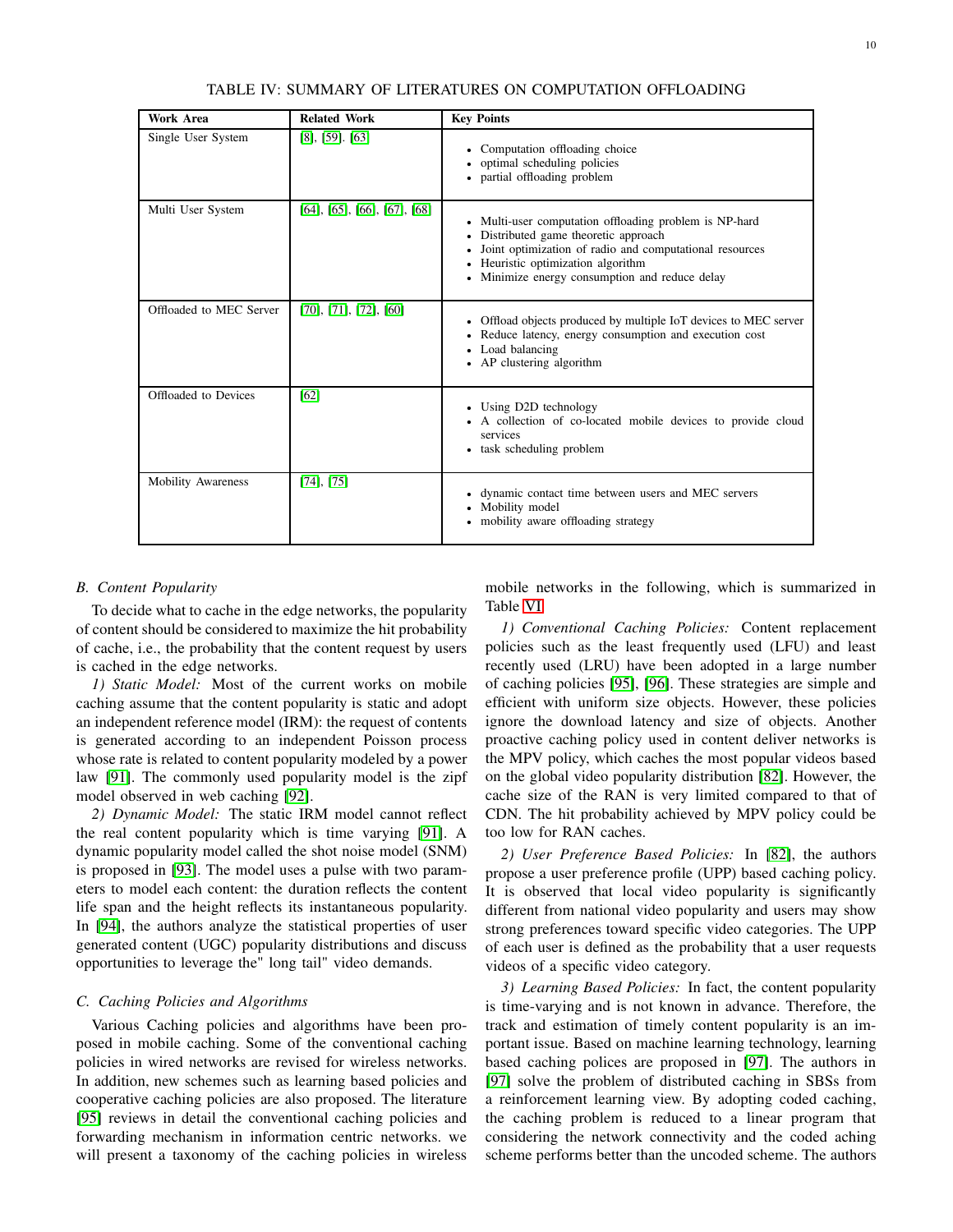<span id="page-10-0"></span>

| Work Area                            | <b>Related Work</b>                                          | <b>Key Points</b>                                                                                                                                       |
|--------------------------------------|--------------------------------------------------------------|---------------------------------------------------------------------------------------------------------------------------------------------------------|
| Content Popularity                   | $[91]$ , $[92]$ . $[93]$ , $[94]$                            | • Static IRM model, power law distribution<br>• Dynamic model, SNM model                                                                                |
| Caching Policies and Al-<br>gorithms | [95],<br>$[82]$ , $[97]$ ,<br>$[98]$ ,<br>$[100]$            | • Conventional caching policies<br>• User preference based polices<br>• Learning based policies<br>• Non-cooperative policies<br>• Cooperative policies |
| Caching File Types                   | $[82]$ , $[94]$ , $[101]$ , $[104]$                          | Multimedia data<br>$\bullet$ IoT data                                                                                                                   |
| <b>Mobility Awareness</b>            | $[105]$ , $[106]$ , $[107]$ , $[108]$ ,<br>$[109]$ , $[110]$ | • Spatial and temporal properties of user mobility<br>• Discrete time Markov chain model<br>• Short connection duration problem in mmWave 5G networks   |

TABLE V: SUMMARY OF LITERATURES ON EDGE CACHING

in [\[98\]](#page-19-10) solve the cache replacement problem with a Q-learning based strategy.

*4) Non-Cooperative Caching:* Some of the existing caching policies decide the content to cache at each base station without consider the cooperation among BSs. In [\[82\]](#page-18-35), the proposed scheme makes caching decision based on the UPP of active uses in a specific cell without considering the impact of caches in other cells. In [\[98\]](#page-19-10), the cache replacement problem modeled as Markov Decision Process (MDP) is solved in a distributed way using Q-learning method, without exchanging extra information about cached data between the BS. This strategy outperforms the conventional ones such as the LFU, LRU and randomized strategy.

*5) Cooperative Caching:* A lot of existing works have studied the cooperation among cache places when designing the caching policies. In [\[99\]](#page-19-20), a light-weight cooperative cache management algorithm is developed to maximize the traffic volume served from cache and minimize the bandwidth cost. In [\[100\]](#page-19-11), the cooperation between femto base stations and user equipment (UE) for content caching and delivery is investigated. The cooperative caching problem is formulated as an integer-linear programming problem and solved by using the subgradient method. The content delivery policy is formulated as an unbalanced assignment problem and solved by using Hungrian algorithm. The authors in [\[101\]](#page-19-12) explore the exploiting of scalable video coding (SVC) technique in collaborative video caching and scheduling among cells to further improve the the caching capacity and the QoE of users. In [\[102\]](#page-19-21), the authors investigate the cooperation among caches in the RAN and obtain the optimal redundancy ratio of content cached in each base station. The cooperation among D2D users is exploited for cache enabled D2D communication in [\[90\]](#page-19-2). A network coding based content placement method is proposed in [\[103\]](#page-19-22). The strategy increases the amount of available data to users and results in a fair distribution of data at the same time. The authors in [\[88\]](#page-19-0) jointly design the caching and routing scheme to maximize the content requests served by small cell base stations under the constraint of BS bandwidth. The problem is reduced to a facility location problem and is solved using bounded approximation algorithms.

## *D. Caching of Different File Types*

The most common file types for caching is multimedia files such as popular videos and audio files. The internet of things is one of the main use cases of the next generation 5G networks. Thus the caching of IoT data is also important as the IoT data volume is increasing and IoT data have different characteristics compared to multimedia data.

*1) Large Data Files or Multimedia Data:* The caching design of large multimedia data especially video files is studied in most of the existing literatures [\[82\]](#page-18-35), [\[94\]](#page-19-6), [\[101\]](#page-19-12). The characteristic of multimedia data is that many users have the same interest for popular videos. Therefore, caching the popular files in the RAN can benefit from high hit ratio.

*2) IoT Data:* The low-rate monitoring, measurement, and automation data generated by IoT applications ruuning on billions of devices need to be cached to reduce total traffic load. However, IoT data are different from multimedia data in that the IoT data have short lifetimes. Thus, different caching policies are required. In [\[104\]](#page-19-13), the authors propose a model that takes into consideration both the communication costs and freshness of a transient IoT data item. The network load can be reduced significantly especially for highly requested data.

#### *E. Mobility Awareness*

The user mobility is a unique feature of wireless network, thus it should be considered in caching at the network edge. Many works have been done on this issue. The authors in [\[105\]](#page-19-14) propose a general framework for mobility aware caching in content centric wireless networks. Both the spatial and temporal properties of user mobility are modeled. In [\[106\]](#page-19-15), the mobility pattern of users is considered and the mobility aware caching problem is formulated as an optimization problem aiming at maximize the caching utility and the authors propose a polynomial-time heuristic solution to solve the problem.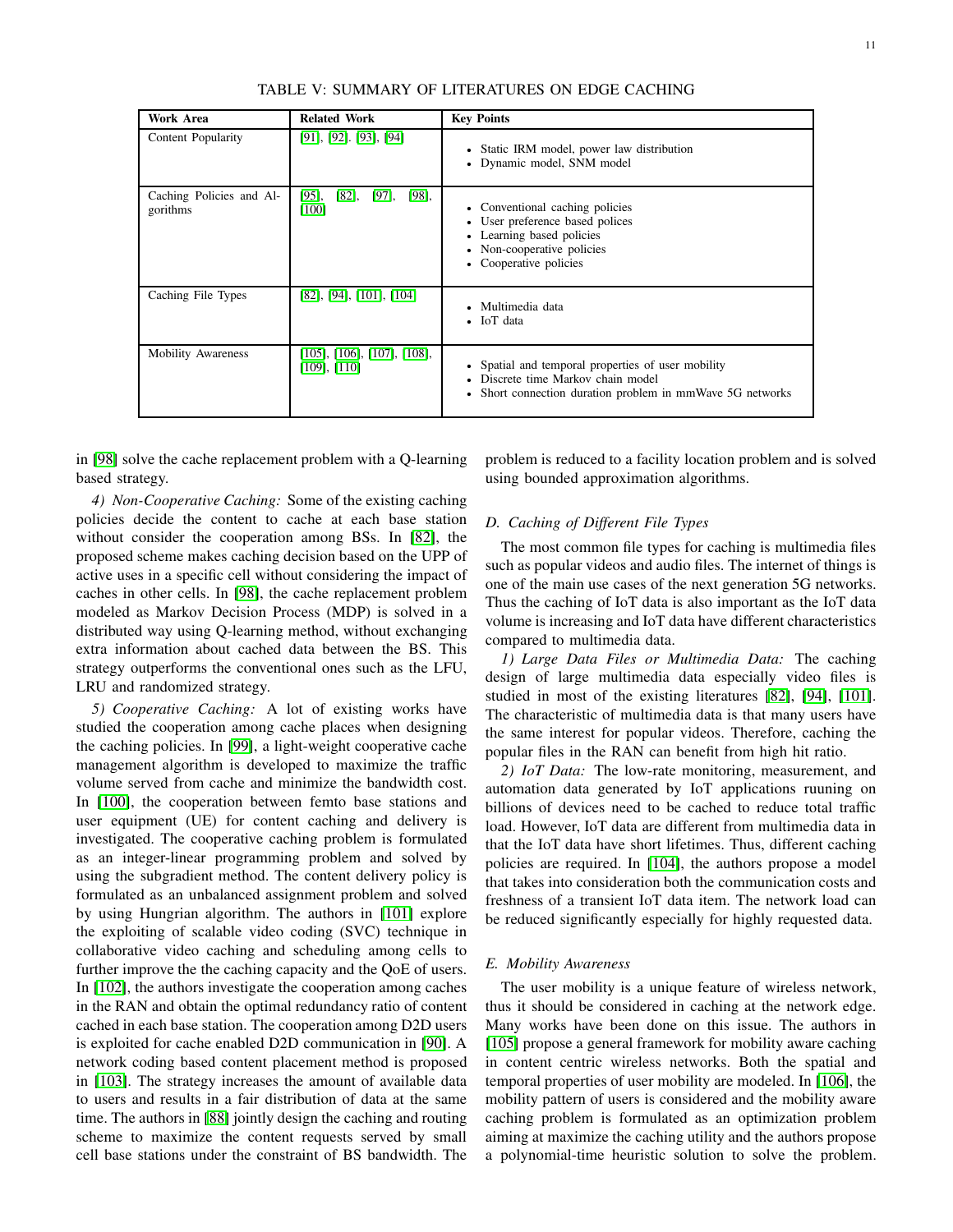<span id="page-11-1"></span>

| <b>Work Area</b>                     | <b>Related Work</b>                                         | <b>Key Points</b>                                                                                                                                                                                                                                                                   |
|--------------------------------------|-------------------------------------------------------------|-------------------------------------------------------------------------------------------------------------------------------------------------------------------------------------------------------------------------------------------------------------------------------------|
| Conventional Policies                | $[95]$ , $[96]$                                             | • Least frequently used (LFU)<br>• Least recently used (LRU)<br>• most popular video (MPV)                                                                                                                                                                                          |
| User Preference<br>Based<br>Policies | [82]                                                        | • Considering local content popularity<br>• User's preference toward specific video categories                                                                                                                                                                                      |
| Learning Based Policies              | $[97]$ , $[98]$                                             | • Estimation of timely content popularity with reinforcement<br>learning<br>Q-learning based cache replacement strategy<br>• Coded caching scheme                                                                                                                                   |
| Non-cooperative Polices              | $[82]$ , $[98]$                                             | • Distributed caching neglecting caches in other cells<br>• Cache replacement problem modeled by MDP                                                                                                                                                                                |
| Cooperative Policies                 | $[99]$ , $[100]$ , $[101]$ , $[102]$ ,<br>[90], [88], [103] | Cooperative cache management among base stations, UEs<br>Minimize bandwidth cost<br>Maximize traffic served from cache<br>Collaborative video caching and scheduling among cells<br>Tradeoff between caching redundancy and diversity<br>٠<br>Joint caching and routing design<br>٠ |

TABLE VI: SUMMARY OF LITERATURES ON CACHING POLICIES AND ALGORITHMS

The impact of user mobility on the hit performance of edge caching is analyzed in [\[107\]](#page-19-16). The user mobility is modeled as a discrete time Markov chain in [\[108\]](#page-19-17). The authors consider a scenario where segments of encoded content files are stored in a set of base stations in a cell with a main base station in it. The caching algorithm is designed to minimize the probability of using main base station for file delivery. Different from the prior works that assume user mobility is known, the continuity of content service for the handover users is investigated based on mobility prediction algorithm when user mobility is unknown in [\[109\]](#page-19-18). In [\[110\]](#page-19-19), the authors exploit the information centric networking and the mobile Follow-Me Cloud approach to enhance the migration of content-caches located at the mobile network edge. The proposed content relocation algorithm improves content-availability by up to 500% compared with existing solutions.

#### *F. Impact on System Performance*

*1) Capacity:* Existing works on edge caching have proved that caching at the network edge can significantly improve system capacity. For example, the solution proposed in [\[82\]](#page-18-35) can improve capacity by 3 times compared to having no cache in the RAN.

*2) Delay:* Caching at the network edge can significantly reduce content delivery delay due to the proximity of caches to end users. In [\[82\]](#page-18-35), the initial delay and stalls of a video session is reduced by jointly scheduling RAN backhaul and wireless channels, therefore the video QoE is improved. In [\[111\]](#page-19-23), the tradeoff between delivery latency and fronthaul and aching resources is derived.

*3) Spectral Efficiency:* In [\[112\]](#page-19-24), the authors compare a cache-enabled 2-tier HetNet with a conventional HetNet without cache using stochastic geometry theory. The numerical results show that the cache-enabled helper density can be reduced by 3/4 compared to the pico BS density without cache to achieve the same area spectral efficiency (ASE). Given the total capacity within an area, an optimal cache enabled SBS density exists that maximizes the ASE.

*4) Energy Efficiency:* Energy Efficiency is another important performance metric for the next generation 5G networks. In [\[113\]](#page-19-25), the impact of caching at BSs on the energy efficiency of downlink networks is analyzed. The results show that the energy efficiency will be improved when the file catalog size is small and caching at multiple pico BSs is more energy efficient than caching at a macro BS. In [\[114\]](#page-19-26), the fundamental tradeoffs between energy efficiency and small cell density in software defined heterogeneous networks is demonstrated. The energy efficiency of cache enabled heterogeneous networks is much higher than current LTE networks.

## <span id="page-11-0"></span>V. ADVANCES IN COMMUNICATIONS TECHNIQUES WITH SYNERGY OF COMPUTING AND CACHING

The combination of computing and caching resources with communication systems will change the design philosophy of communication networks to a large extent. Combining 5G with MEC would make certain inter and intra domain use cases feasible such as automotive services and e-Health services [\[50\]](#page-18-3). By coordinating the cloud enabled small cells in a cluster, a distributed light data center can be created inside the communication networks [\[115\]](#page-19-27), [\[51\]](#page-18-4). In this section, we will discuss the communication techniques and the synergy of communication, computing and caching.

# *A. mmWave Communication*

The use of mm-wave spectrum in future networks enables high data rate transmission. Various schemes of integrating 5G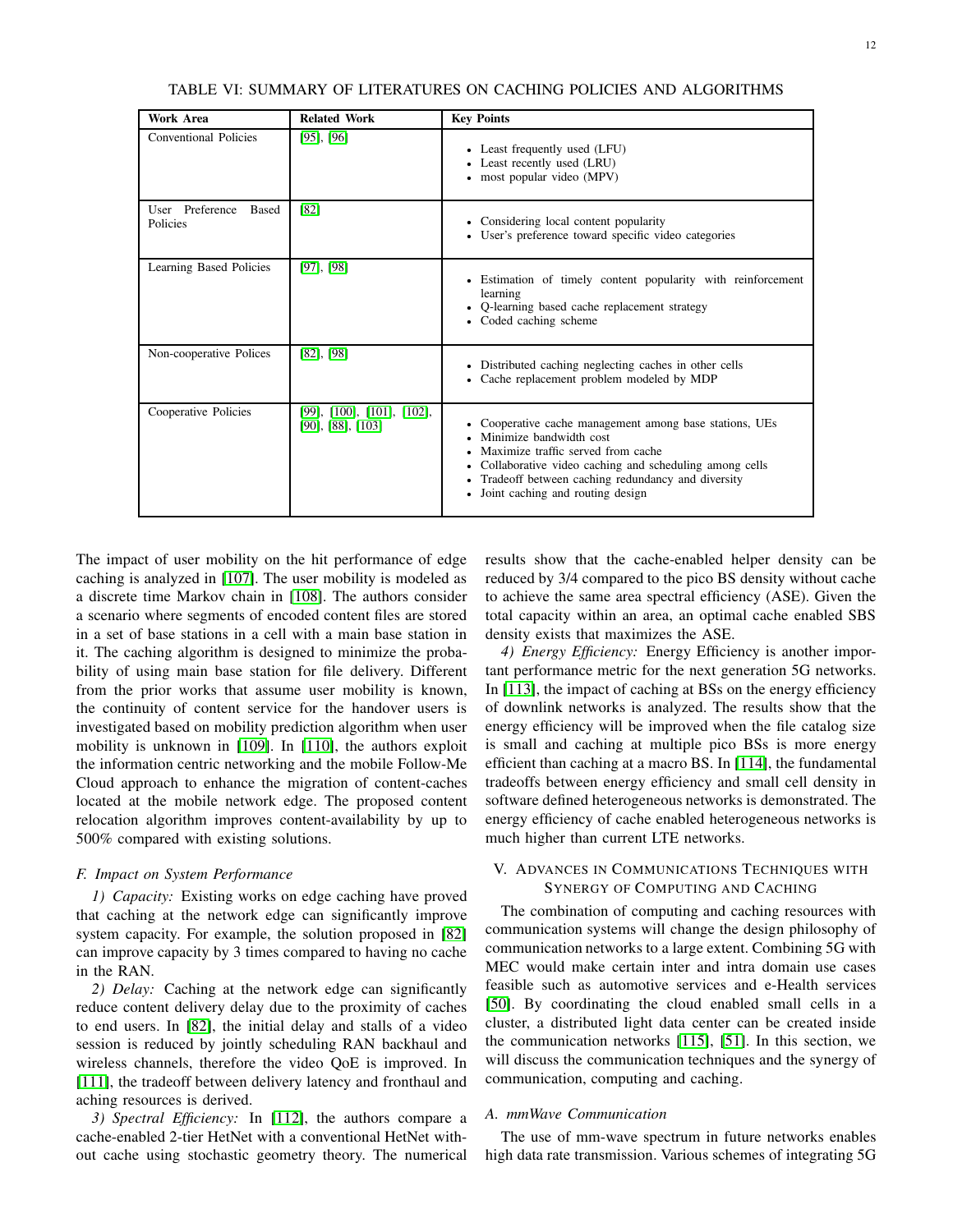BSs with legacy cellular networks have been proposed such as standalone mm-wave systems and hybrid systems of mm-wave BS and 4G BS [\[34\]](#page-17-33). The mm-wave spectrum is mainly used for data communications. The narrow beams used by mmwave BSs can improve the link quality between BSs and large number of users. However, this kind of deployment also raise new challenges of short connection durations and frequent handoffs for high mobility users, making video streaming suffer from long latency. The authors in [\[116\]](#page-19-28) propose a caching-based mm-wave framework that precaches contents at the BS for handoff users. The proposed solution can provide consistent high quality video streaming for high mobility users in 5G mm-wave small cells.

### *B. D2D Communication*

D2D communication enables the direct transmission between end devices in proximity. It has been recognized as one of the main technologies for 5G networks. The advantages of using D2D communication include one-hop communication, higher spectral efficiency, low transmission power, coverage extension and spectrum reuse [\[117\]](#page-19-29), [\[118\]](#page-19-30). In addition, with the help of D2D communication, massive MTC devices can be offloaded from MBSs to SBSs, which improves overall network capacity and avoids traffic congestion at MBSs [\[119\]](#page-19-31). Many previous research efforts on D2D communication have been focus on the issues of spectrum reuse, peer discovery, power control, connection establishment and interference management [\[120\]](#page-19-32), [\[121\]](#page-19-33). With the concept of edge caching and computing, the utilization of computing and storage resources on large number of smart devices draws the attention of researchers. Computation offloading and content sharing problems via D2D communications are under investigation by many researchers [\[62\]](#page-18-15), [\[89\]](#page-19-1), [\[90\]](#page-19-2).

## *C. Transmission Schemes*

The ubiquitously deployed low-cost caches promote the development of content centric transmission. These caches at the mobile networks move the content near end users. However, the improvement of the effectiveness of small caches in small cells is a challenge. Since the content cached is popular for the local users, some requests for the same file may happen at nearby time. Therefore, these requests can be served via a single multicast transmission [\[87\]](#page-18-40). Compared to caching schemes using unicast transmission, the multicastaware scheme can reduce cost by up to 88%. When the requested contents are all different in some time slots, a interweaved transmission scheme can be adopted to balance the traffic of sequential time slots of each SBS [\[122\]](#page-19-34).

#### *D. Interference Management*

In future ultra dense heterogeneous networks, interference is a key challenge. One of the potential technique for interference management of small cell networks is interference alignment (IA). In [\[122\]](#page-19-34), the authors investigate the IA problem of content centric communication with caching and computing exploited. Utilizing the content centric principle via caching,

the topology of interference network is simplified and interference management becomes easier. Thanks to the high computational capacity of cloud computing platform, the solution of IA can be easily calculated. The proposed framework reduces backhaul load and the overhead of CSI feedback, and improve the throughput at the same time.

## *E. Communication Resources Allocation and Scheduling*

With the integration of caching and computing resources in communication systems, the allocation and scheduling of communication resources is different from the legacy networks. In addition to cache placement, the scheduling of communication resources also affect the efficiency of caching. In [\[82\]](#page-18-35), joint design of video-aware backhaul scheduling and caching can improve capacity by more than 50% than conventional policies. The careful design of wireless channel scheduling can result in significantly higher video capacity when the wireless channel bandwidth is constrained. The joint caching and video scheduling strategy that combines collaborative caching with SVC is studied in [\[101\]](#page-19-12).

## *F. Synergy of Communication, Computing and Caching*

By enabling the mobile network with more computing capability, the scarce communication resources could be saved. In [\[123\]](#page-19-35), a content-slimming system is proposed, which detect redundant video content and clip the from the original frames by computing and only transmit the necessary video content. This scheme reduce the transmission bandwidth consumption at least by 50% compared to H.264 without sacrifice video quality and visual experience.

The application types, user mobility and communication resources will influence the optimal position of deploying computing and caching resources [\[124\]](#page-19-36). For the low bandwidth, high persistence use cases that require computing tasks, computing resources should not be deployed at femtocells because frequent handovers and low computational power of the femtocells, especially when the backhaul transmission delays are minimal. For the high-bandwidth location-bound services require storage resources, such as AR, the computing and caching resources should be deployed as close to the end user as possible. In summary, computing and caching resources deployed at different layers of the network should be utilized according to the service types with the consideration of backhaul capacity.

#### VI. APPLICATIONS AND USE CASES

<span id="page-12-0"></span>The new applications are the main driven force for the evolvement of network architecture. The requirements of emerging applications become more and more strict in data rate, latency, etc. In this section, we will summarize the applications and use cases in mobile edge networks as shown in Table [VII.](#page-15-0)

#### *A. Dynamic Content Delivery*

With the increasing demand of multimedia content, the backhaul links face congestion problems in conventional centralized network architecture. Caching at the edge networks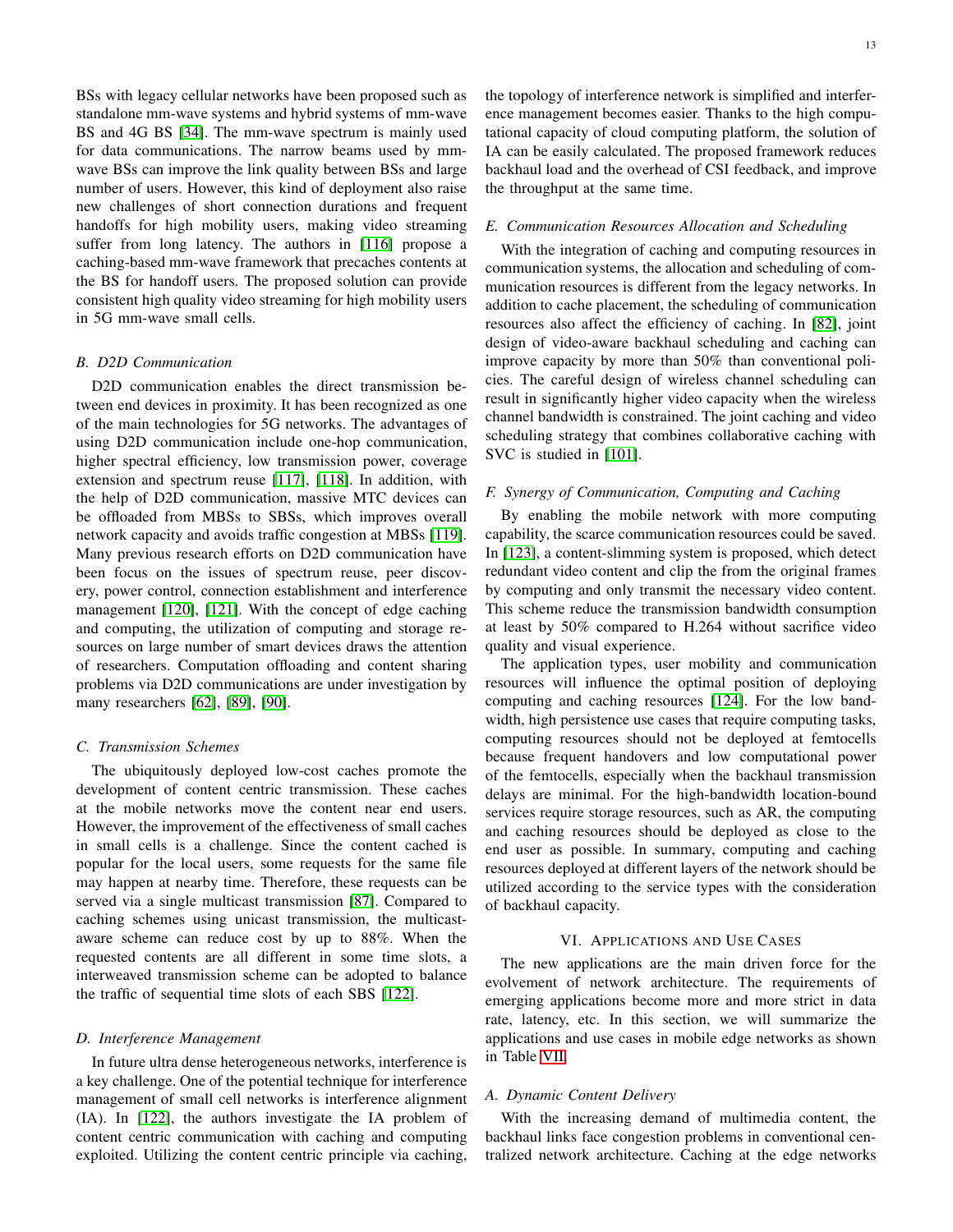can provide dynamic content delivery based on the information of network status and user's context-aware information [\[19\]](#page-17-18), [\[125\]](#page-19-37). Since the content is placed close to mobile users, the QoE of mobile users is improved significantly.

#### *B. Augmented Reality/Virtual Reality*

The augmented reality (AR) and virtual reality (VR) technology is seen as the most promising application that will change our life style. This application needs real-time information of user's status such as the position and direction they are facing. The MEC server is capable of exploiting local context information and has powerful processing ability, which is very suitable for the AP/VR applications [\[126\]](#page-19-38).

## *C. Intensive computation assistance*

The computational capability is often sacrificed in order to lower the cost of devices. Therefore, computation offloading requiring very low processing time with low latency is necessary for such applications with intensive computation tasks. MEC servers are equipped with high computational capabilities and can process the offloaded computation tasks in very short timescales. Moreover, the MEC server can collect information from multiple sources, which helps those devices perform tasks that require information from multiple sources [\[126\]](#page-19-38).

## *D. Video Streaming and Analysis*

It is observed that video traffic accounts for more than half of the total mobile data traffic in current networks and the percentage is still increasing. The adoption of edge caching avoids numerous redundant video streams transport through the core network to Internet CDNs. The use of MEC server allow video analysis at the more capable cloud platforms at network edge other than at the source producing videos [\[126\]](#page-19-38), [\[127\]](#page-19-39).

## *E. Internet of Things*

The idea of Internet of Things is becoming a reality with the technology advancements in smart sensors, communications, and Internet protocols [\[128\]](#page-19-40). Fog computing is an advantageous architecture in support of IoT applications. In [\[79\]](#page-18-32), the authors propose an adaptive operations platform which enable the application of Fog Component in industrial IoT context. The VM-based cloudlets at mobile edge networks enable edge analytics for crowd-sourced video content in IoT [\[129\]](#page-19-41). MEC will provide new IoT services that would not be feasible before [\[130\]](#page-19-42), [\[131\]](#page-19-43). The specific applications and use cases of MEN in the Internet of Things is presented below.

*1) Healthcare:* Real-time processing and event response are important for healthcare applications. Experiments proved that the healthcare system utilizing fog computing responded faster and was more energy efficient than cloud-only approaches [\[132\]](#page-20-0). For example, fog computing can be used to detect falls of stroke patients.

*2) Wireless Sensor Systems:* Various scenarios that make use of wireless sensor systems can be use cases of mobile edge cloud computing platforms, such as in oil  $\&$  gas industry, building industry and environmental monitoring [\[36\]](#page-17-35).

*3) Smart Grid:* The analysis of the data generated in the smart grid environment is a very challenging task due to the complex parameters. The using of mobile edge computing can improve performance in throughput, response time and transmission delay [\[133\]](#page-20-1). Smart Grid is a typical use case that require the interplay between the fog and the cloud [\[21\]](#page-17-20). The fog collect and process the local data generated by grid sensors and devices. The cloud provides global coverage and restore data that have a life cycle of months and years.

*4) Smart Home:* Smart home systems have become a new trend for future housewide ecosystems. Smart home is a kind of small-scale IoT system with limited spatial occupancy and localized communications. Deploying MEC servers as IoT gateways close to the smart objects will enable direct M2M interactions in future networks [\[134\]](#page-20-2). MEC node, which could be deployed on femtocells, home routers, set-top boxes and smartphones, is beneficial for low latency, localized and plugand play services for smart home.

*5) Smart City:* The vision of smart city is to improve quality of life by utilizing technological advancements. The concept of MEC is helpful for time-critical events because the contents generated by large number of connected devices can be exploited to discover the occurrence of anomalous events [\[135\]](#page-20-3). Another useful component of smart city system is smart traffic lights. For instance, the smart traffic lights can send warning signals to approaching vehicles, or detect the pedestrians and cyclists who is crossing the street, or warn the vehicles of risks of running a red light [\[36\]](#page-17-35).

## *F. Connected Vehicles*

Edge computing approaches can play an important role in connected vehicles, V2X communication and automotive safety services such as real-time warning of ice on motorway and coordinated lane change maneuvers [\[36\]](#page-17-35). The applications run on MEC servers are in close proximity to the vehicles and can provide roadside functionality with low latency [\[130\]](#page-19-42). Traffic control and smart parking can be achieved since the edge network is able to collect and analyze real-time data from sensor devices installed ubiquitously [\[19\]](#page-17-18).

#### *G. Cognitive Assistance*

Cognitive assistance applications are used to augment human perception and cognition ability. The authors in [\[136\]](#page-20-4) demonstrate how cloudlet can help in that cloudlet is only one wireless hop away cloud proxy. Therefore, it is the ideal offload site selection for cognitive assistance. All the latencysensitive processing tasks are offloaded to cloudlet which the user device associates to. When the user moves away from the proximity of one cloudlet, the use will be handed off to another cloudlet in its proximity.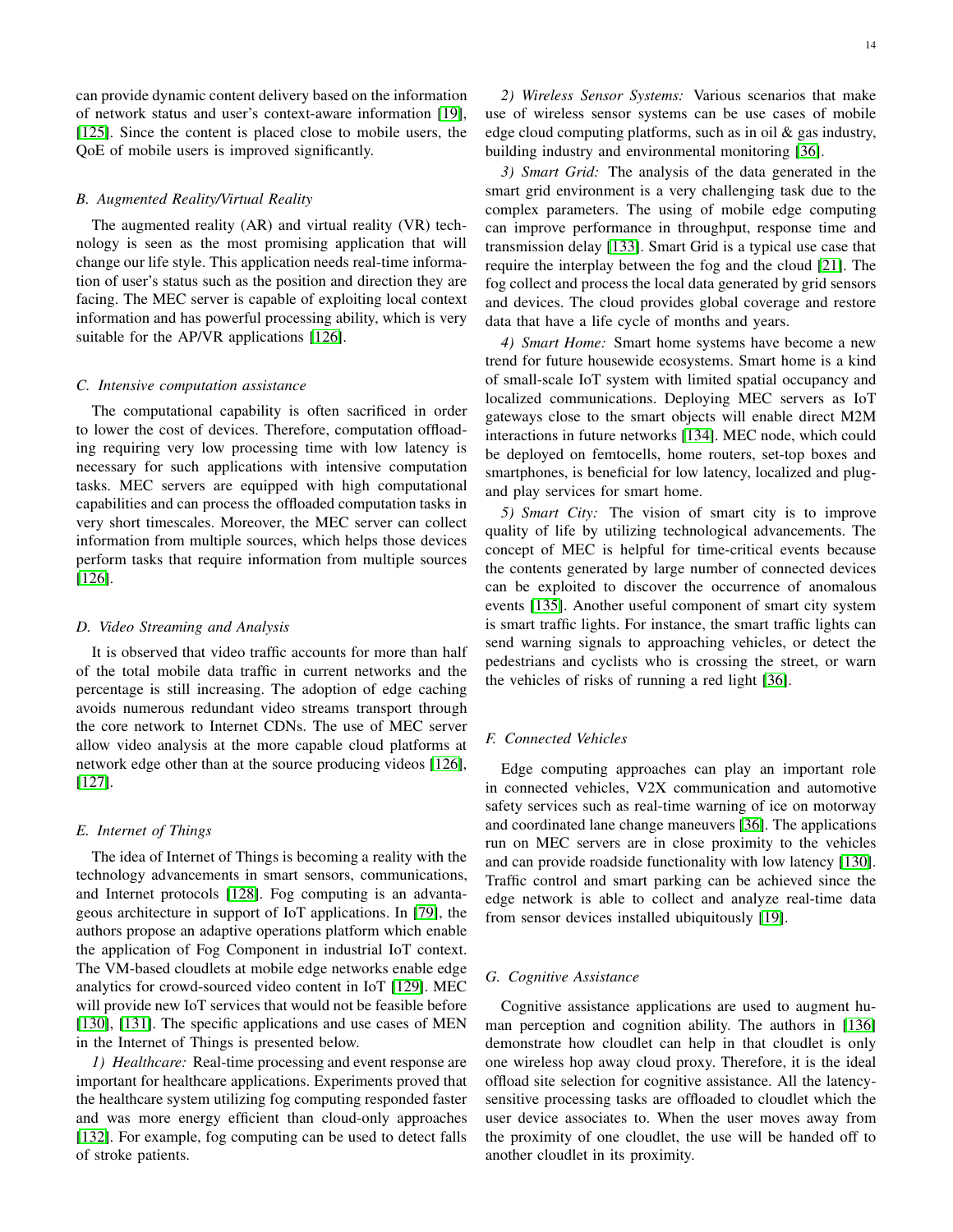## *H. Wireless Big Data Analysis*

Big data is commonly characterized along three dimensions: volume, velocity and variety. The authors in [\[37\]](#page-17-36) suggests geodistribution as a fourth dimension to the characterization of big data. For example, the large number of sensors and actuators are naturally distributed. Fog computing, as a distributed intelligent platform that manages distributed networking, compute and storage resources, is a promising choice to handle these big data. Compared to big data analytics performed at the core network, doing big data analytics at the network edge will reduce bandwidth consumption and network latency [\[19\]](#page-17-18).

## VII. KEY ENABLERS

<span id="page-14-0"></span>In this section, the key technologies that enable the concept of mobile edge networks become reality are presented. These technologies provide flexibility, scalability and operating efficiency to the mobile edge networks.

## *A. Cloud Technology*

The concept of mobile edge networks is an extension of cloud computing capabilities to the edge of mobile networks. The advancement in cloud technology makes it easier to deploy virtual machines on high volume general purpose Servers in places such as base stations and gateways [\[19\]](#page-17-18). The cloud can offer powerful processing capabilities and huge amount of resources. The integration of cloud and IoT has been proved beneficial for delivering new services [\[137\]](#page-20-5). The mobile edge networks are integrated with cloud computing capabilities and offer effective solutions for service management and provision.

#### *B. Software Defined Network*

SDN technology enable the network to be intelligent, programmable, and more open [\[138\]](#page-20-6). The main idea of SDN is to separate the control and data planes. The benefits of SDN include creating network control planes on common hardware, exposing network capabilities through APIs, remotely controlling network equipment, and logically decoupling network intelligence into different software-based controllers [\[138\]](#page-20-6). SDN technology overcomes the shortcoming of management complexity due to large scale deployments of servers and applications [\[139\]](#page-20-7). Applying the SDN paradigm will enable management at different levels needed in the MEC platforms [\[140\]](#page-20-8).

## *C. Network Function Virtualization*

Network function virtualization (NFV) is a complementary technology of SDN proposed for future 5G networks. The purpose of NFV is to virtualize a set of network functions by moving them from dedicated hardware to general purpose computing platforms using software technologies, which can provide the same services as legacy mobile networks. As a result, the capability of managing vast heterogeneous devices is improved as well as the scalability and flexibility of the network [\[5\]](#page-17-4). With NFV, both the capital expenditures (CAPEX) and operating expenses (OPEX) of network operators are likely to be reduced. Network virtualization leads

to the problem of virtual network embedding (VNE), VNE algorithms are currently being studied [\[141\]](#page-20-9). The application of NFV changes the landscape of telecommunications industry and brings many benefits such as reducing the time to market, optimizing network configuration and topology in near real time, and supporting multi-tenancy [\[142\]](#page-20-10).

#### *D. Smarter Mobile Devices*

In the legacy generations of cellular networks (2G, 3G, 4G), the system design is oriented by having complete control at the network infrastructure side. However, with the mobile devices become more powerful and smarter, this design philosophy should be changed to utilize intelligence at the device side [\[35\]](#page-17-34). In the future networks, the devices will play a more active role with more smartness. One important technology is the D2D communication. In current network, data traffic has become the main traffic types instead of voices. There are many situations where devices in close proximity would like to share content or interact with each other, for example, gaming and social networking. The direct D2D communication can improve network efficiency in several aspects. Firstly, it saves a lot of signaling resources and reduces transmission latency. Secondly, it can save large amount of energy compared to transmission through the help of base stations. Furthermore, the spectral efficiency can be improved since the path losses are much lower than BS to device communication. The D2D communication is expected to be natively supported in 5G network. Another useful technology is local caching, which is intended to strike a balance between data storage and data transfer. For wireless devices, the marginal cost of transferring information is non-negligible. With more and more memory units installed in today's mobile devices, caching popular contents such as video or audio files at devices is clearly cheaper and more efficient than to transmit such content repeatedly via unicast since the demand is asynchronous.

#### <span id="page-14-1"></span>VIII. OPEN CHALLENGES AND FUTURE DIRECTIONS

Mobile edge network is an revolution in the architecture of wireless mobile networks. It has many new features comparing to the existing 3G/4G cellular systems with better QoE performance and flexibility. Therefore, a wide variety of research challenges and opportunities exists for future research works. In this section, we point out the major open challenges in mobile edge networks and shed light on the possible future research directions.

## *A. Open Research Challenges*

The stringent requirements of the next generation mobile networks, such as ultra high throughput, extremely low latency and high energy efficiency, pose great challenges on current research of both the academia and industry. We summarize the key research issues related to mobile edge networks below:

*1) Heterogeneity:* In the future networks, with the development of IoT and noval applications, the heterogeneity in networking, communication, and devices becomes a critical issue. This heterogeneity causes other related problems such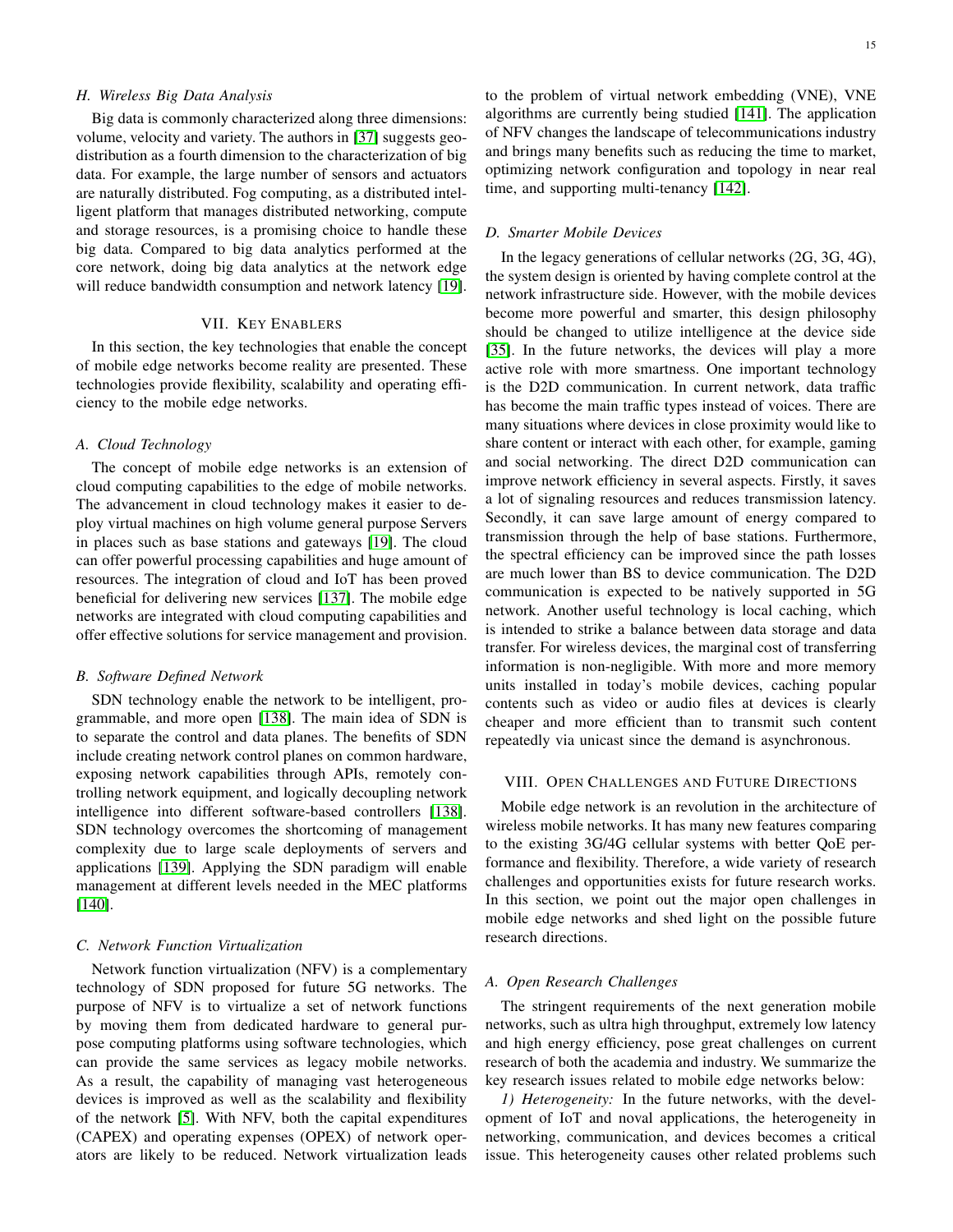<span id="page-15-0"></span>

| <b>Applications and Use Cases</b>       | <b>Related Work</b>                                                               | <b>Key Points</b>                                                                                    |
|-----------------------------------------|-----------------------------------------------------------------------------------|------------------------------------------------------------------------------------------------------|
| Dynamic Content Delivery                | $[19]$ , $[125]$                                                                  | • Placing content close to users<br>• Exploiting user's context information                          |
| AR/VR                                   | [126]                                                                             | • Real-time fast processing<br>Context aware                                                         |
| <b>Intensive Computation Assistance</b> | [126]                                                                             | • Low latency, low cost devices<br>• Collecting info. from multiple sources                          |
| Video Streaming and Analysis            | $[126]$ , $[127]$                                                                 | • Avoiding redundant video streams transmission<br>• More capable of analysis                        |
| Internet of Thing                       | [21], [36], [79], [128],<br>[129], [130], [131], [132],<br>$[133]$ , [134], [135] | • Healthcare<br>• Wireless sensor systems<br>• Smart grid<br>Smart Home<br>$\bullet$<br>• Smart City |
| Connected Vehicles                      | $[19]$ , $[36]$ , $[130]$                                                         | • V2X communication<br>• Automotive safety services<br>• Traffic control and smart parking           |
| Cognitive Assistance                    | [136]                                                                             | • Augmenting human perception and cognition ability<br>• Processing latency sensitive tasks          |
| Wireless Big Data Analysis              | [19], [37]                                                                        | • reduce bandwidth consumption and network latency                                                   |

TABLE VII: APPLICATIONS AND USE CASES OF MOBILE EDGE NETWORKS

as the asynchronism and non orthogonality [\[34\]](#page-17-33). The challenge of handling this heterogeneity under a unified network architecture need to be fully investigated.

*2) Computation Modeling:* To validate the accuracy of analysis and simulation works, the model of computation resources should be accurate. In current literatures, the computation resources are modeled as CPU cycles per second [\[66\]](#page-18-19). Although this model is simple for analysis, whether it fully reflects the characteristics of computing still remains a question. Hence, more accurate computation models should be developed.

*3) Enabling Realtime Analytics:* A lot of novel applications require realtime analytics such as VR/AR and e-Health. The dynamic resource management should be determined which schedules the analytic tasks to the most appropriate edge server guaranteeing the latency and throughput [\[132\]](#page-20-0).

*4) User Mobility:* User mobility is a key challenge in mobile edge networks. It has non-negligible impact on caching and computation offloading decisions. The frequent mobility of users will cause frequent handovers among edge servers, Mobility management technique considering both horizontal and vertical mobility should be implemented allowing users to access edge servers seamlessly [\[19\]](#page-17-18).

*5) Pricing Policy:* In mobile edge networks, the storage, computing and communication resources are allocated dynamically according to users' demand. Thus, the optimal

pricing policy is different from the legacy systems. From a commercial perspective, the profits of all the stakeholders in the system should be balanced. The profit of the edge cloud is significantly influenced by the pricing policy when users care about the price a lot [\[143\]](#page-20-11). Literature [\[144\]](#page-20-12) shed lights on the pricing and resource allocation problem in video caching systems from a game theoretic perspective.

*6) Scalability:* Scalability is an important feature that mobile edge networks provide compared to the legacy systems. The increasing number of mobile devices such as IoT devices will require scalability of services by applying load balancing mechanism [\[19\]](#page-17-18). A cloud orchestrator which flexibly manage the edge node may provide network scalability [\[145\]](#page-20-13).

*7) Security:* The deployment of edge cloud servers is creating novel security challenges due to the exploiting of the mobile device information [\[146\]](#page-20-14). The growing rate of the evolution of security solutions cannot keep up with the pace of the new security challenges. Many existing security protocols assume full connectivity [\[147\]](#page-20-15), which is not realistic in mobile edge networks since many links are intermittent by default. A defense technique is proposed in [\[146\]](#page-20-14) for malicious node in mobile edge computing platforms called HoneyBot. The HoneyBot nodes can detect, track, and isolate D2D insider attacks. The speed and accuracy of this technique are impacted by the placement and number of HoneyBot nodes.

The security solutions for cloud computing may not suitable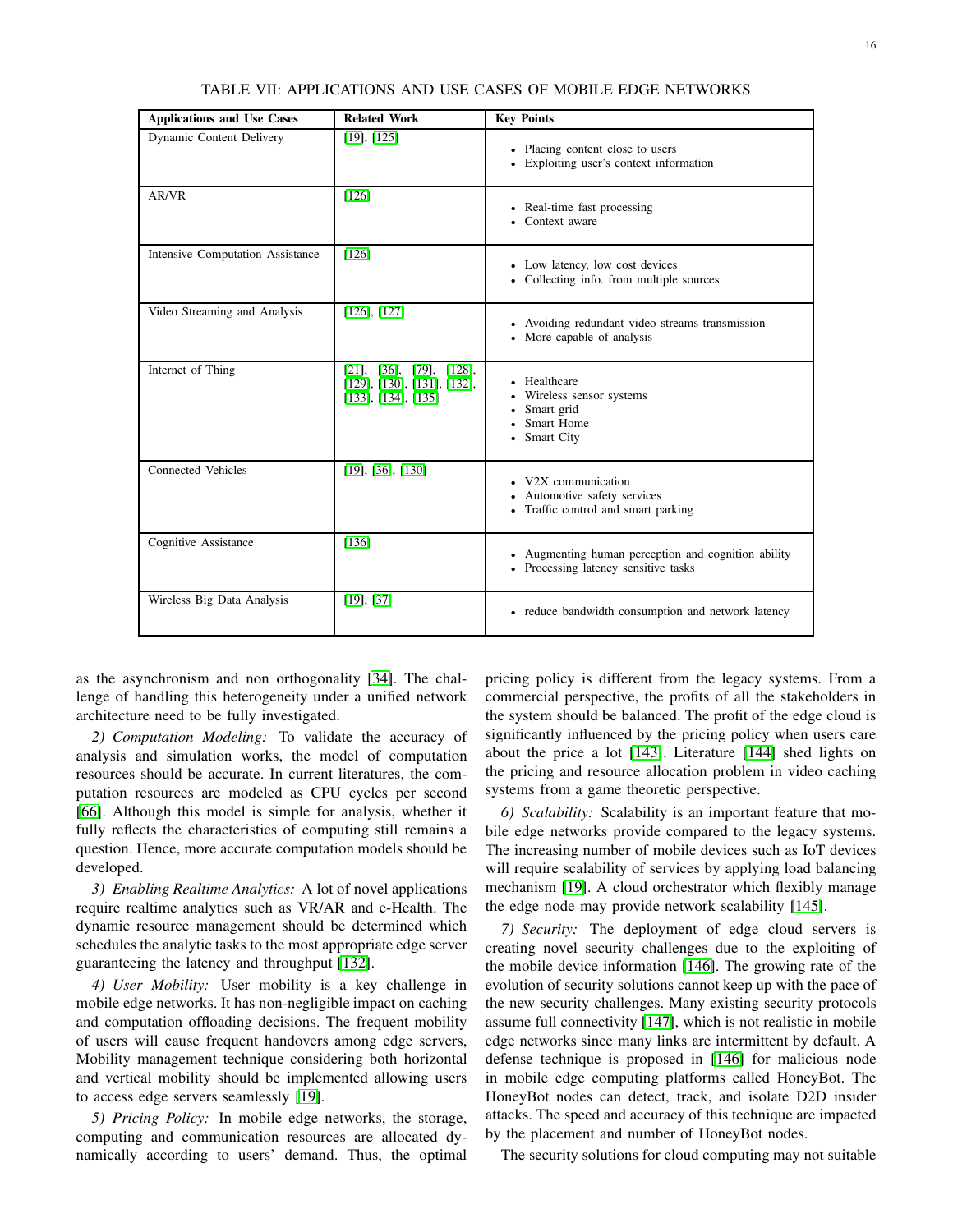for edge computing because the working surroundings of edge devices will face many new threats different from well managed cloud [\[148\]](#page-20-16). The authentication at different levels of gateways and smart meters is another important security issue. Some solutions have been proposed for the authentication problem, such as public key infrastructure (PKI) based solutions [\[149\]](#page-20-17), Diffie-Hellman key exchange based solutions [\[150\]](#page-20-18).

Intrusion detection techniques are also required in fog computing. Some detection methods have been proposed for different applications [\[148\]](#page-20-16). For example, signature-based method observes the behavior patterns and checks against a database of possible misbehaviors. The anomaly-based method detects intrusion by comparing an observed behavior with expected behavior to check the deviation.

*8) Privacy:* Privacy issues deal with hiding details. The content sharing and computation cooperation among users via D2D communication draw the concern on user's privacy. How to exploit the resources of mobile devices without invasion of privacy remains a challenge. In the typical use case of fog computing, the smart grid, the encryption of data from the smart meters and the aggregated result in Fog devices ensures data privacy. The original data can only be decrypted at the operation center [\[151\]](#page-20-19). In addition, many data privacy mechanisms have been developed for MCC to enforce privacy policies among collaborating mobile devices and to conceal the location of a set of clients [\[24\]](#page-17-23). These mechanisms shed light on the design of privacy mechanisms for collaborative edge data centers in mobile edge networks. Most of the existing privacy solutions only require a trusted platform module (TPM), which can be deployed in edge data centers.

In the private networks cases such as personal cloudlets and corporate networks, the users and the edge data centers have a trustworthy relationship. Thus, privacy helper entities can be deployed in the edge data centers [\[24\]](#page-17-23). Various data privacy mechanisms and services can be implemented on these helpers. In addition, the edge paradigm is helpful in strengthen the privacy feature of certain services. For instance, the anonymity of the users of location-based services can be protected by deploying a crowd-souring platform in a trusted edge server [\[152\]](#page-20-20).

*9) User Participation:* A major idea in mobile edge networks is give the opportunity to utilize user terminals' available resources. Uses could be empowered with toolkits that enable users play an active role in technology design [\[137\]](#page-20-5). However, this cooperation among users depends on users' willingness to participate. User incentive mechanisms need to be considered when designing computation offloading and caching strategies [\[64\]](#page-18-17).

#### *B. Discussions on Future Directions*

*1) Utilization of Wireless Big Data:* The wireless big data generated in the mobile edge networks is a valuable resources for analysis and design of the networks. Context aware approach also need the analysis of large amount of context information data. For example, user information big data can be utilized for popularity estimation in edge caching systems [\[153\]](#page-20-21). Thus, the full utilization of wireless big data will provide new opportunities in the performance of mobile networks.

*2) Online Caching:* The caching problem include two phases: cache placement and content delivery. Many works have been done on the cache updating during placement phase. However, more efficient caching update rules during the delivery phase, i.e. online caching, is a future direction of caching researches [\[154\]](#page-20-22).

*3) Context Awareness:* The mobile edge networks are advantageous in exploiting context information. The context provides information such as user location, other users in vicinity, and resources in the environment [\[155\]](#page-20-23). The real time context aware applications could be accomplished by collaborations among MEC platforms [\[50\]](#page-18-3). Different levels of context information (application, network and device level) could be used to proactively allocate resources [\[156\]](#page-20-24).

*4) Smart User Association:* In cache enabled ultra dense HetNet, caching may change the way of user association other than the conventional nearest distance or SINR based method [\[157\]](#page-20-25). The users may associate to the BS which caches the content it requested. In this way, the nearest BS may have strong interference on the users. Cache aware user association may overcome the backhaul capacity limitations and enhance users' QoE [\[158\]](#page-20-26). There could be more than one user access mode and users will select the best access mode for them [\[159\]](#page-20-27).

*5) Integration:* The architecture of mobile edge networks involve in various resources: computing, storage and communications. The efficient integration of these resources to achieve the optimal performance for all users and application is not concluded. More comprehensive resource allocation schemes need to be developed. Research on this topic may continue with the evolving of the network.

# IX. CONCLUSION

<span id="page-16-0"></span>This paper surveys and summarizes the research efforts made on the mobile edge network, which is a paradigm integrating computing, caching and communication resources. The proposed architectures for edge computing and caching are presented including the ETSI MEC, Fog Computing, Cloudlet and edge caching. The related issues of computing, caching and communications are discussed respectively. For edge computing, the proposed schemes of computation offloading are extensively surveyed and classified. The issues of cooperations between the edge and the core as well as some existing edge computing platforms are presented. For edge caching, we make a detailed taxonomy on where, what and how to cache. Then the advances of communication techniques and the synergy with computing and caching are discussed. The novel applications and use cases are the driven force of the mobile edge network architecture. We summarize these applications and uses cases that mobile edge networks can fully enable. This new paradigm faces many challenges and opportunities. We point out the future research directions of this hot topic.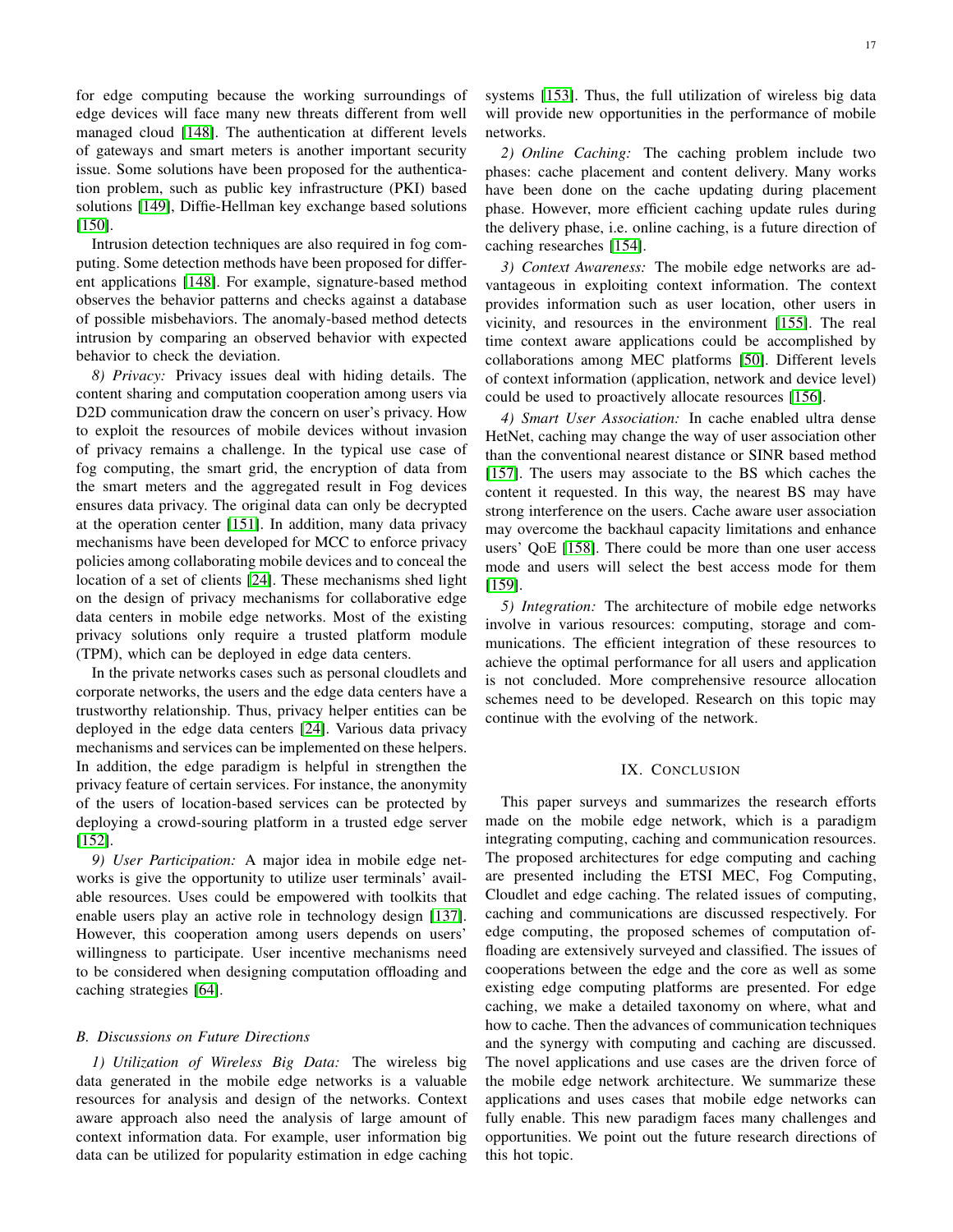#### ACKNOWLEDGMENT

The authors would like to thank the editor and the anonymous reviewers for their constructive comments and suggestions, which improve the quality of this paper.

#### **REFERENCES**

- <span id="page-17-1"></span><span id="page-17-0"></span>[1] Cisco, "Visual Networking Index," White paper, Feb. 2016 [Online]. Available: www.Cisco.com
- [2] H. Shariatmadari *et al.*, "Machine-type communications: current status and future perspectives toward 5G systems," *IEEE Communications Magazine*, vol. 53, no. 9, pp. 10-17, Sep. 2015.
- <span id="page-17-2"></span>[3] M. Condoluci, M. Dohler, G. Araniti, A. Molinaro and K. Zheng, "Toward 5G densenets: architectural advances for effective machine-type communications over femtocells," *IEEE Communications Magazine*, vol. 53, no. 1, pp. 134-141, Jan. 2015.
- <span id="page-17-3"></span>[4] F. M. Awuor and C. Y. Wang, "Massive machine type communication in cellular system: A distributed queue approach," in *2016 IEEE International Conference on Communications (ICC)*, Kuala Lumpur, 2016, pp. 1-7.
- <span id="page-17-4"></span>[5] M. R. Palattella et al., "Internet of Things in the 5G Era: Enablers, Architecture, and Business Models," *IEEE Journal on Selected Areas in Communications*, vol. 34, no. 3, pp. 510-527, March 2016.
- <span id="page-17-5"></span>[6] M. Satyanarayanan, "Mobile computing: the next decade," *ACM SIG-MOBILE Mobile Computing and Communications Review*, vol. 15, no. 2 pp. 2-10, Apr. 2011.
- <span id="page-17-6"></span>[7] A. u. R. Khan, M. Othman, S. A. Madani and S. U. Khan, "A Survey of Mobile Cloud Computing Application Models," *IEEE Communications Surveys & Tutorials*, vol. 16, no. 1, pp. 393-413, First Quarter 2014.
- <span id="page-17-7"></span>[8] W. Zhang, Y. Wen, K. Guan, D. Kilper, H. Luo and D. O. Wu, "Energy-Optimal Mobile Cloud Computing under Stochastic Wireless Channel," *IEEE Transactions on Wireless Communications*, vol. 12, no. 9, pp. 4569-4581, Sep. 2013.
- <span id="page-17-8"></span>[9] L. Guan, X. Ke, M. Song and J. Song, "A Survey of Research on Mobile Cloud Computing," in *Computer and Information Science (ICIS), 2011 IEEE/ACIS 10th International Conference on*, Sanya, China, 2011, pp. 387-392.
- <span id="page-17-9"></span>[10] H. T. Dinh, C. Lee, D. Niyato, and P. Wang, "A survey of mobile cloud computing: architecture, applications, and approaches," *Wireless communications and mobile computing*, vol. 13, no. 18, pp. 1587-1611, Dec. 2013.
- <span id="page-17-10"></span>[11] X. Fan, J. Cao, and H. Mao, "A survey of mobile cloud computing," *ZTE Communications*, vol. 9, n. 1, pp. 4-8, 2011.
- <span id="page-17-11"></span>[12] E. E. Marinelli, "Hyrax: cloud computing on mobile devices using mapreduce," DTIC Document, Tech. Rep., 2009.
- <span id="page-17-12"></span>[13] Y. Gao, W. Hu, K. Ha, B. Amos, P. Pillai and M. Satyanarayanan, "Are Cloudlets Necessary?" Technical Report CMUÍCCSÍC15ÍC139, School of Computer Science, Carnegie Mellon University, Oct. 2015.
- <span id="page-17-13"></span>[14] A. Klein, C. Mannweiler, J. Schneider and H. D. Schotten, "Access Schemes for Mobile Cloud Computing," in *2010 Eleventh International Conference on Mobile Data Management*, Kansas City, MO, USA, 2010, pp. 387-392.
- <span id="page-17-14"></span>[15] N. Fernando, S. W. Loke, and W. Rahayu, "Mobile cloud computing: A survey," *Future Generation Computer Systems*, vol. 29, no. 1, pp. 84-106, Jan., 2013.
- <span id="page-17-15"></span>[16] M. Alizadeh, S. Abolfazli, M. Zamani, S. Baharun and K. Sakurai, "Authentication in mobile cloud computing: A survey," *Journal of Network and Computer Applications*, vol. 61, pp. 59-80, Feb. 2016.
- <span id="page-17-16"></span>[17] Y. C. Hu, M. Patel, D. Sabella, N. Sprecher and V. Young, "Mobile Edge Computing al A Key Technology Towards 5G, " ETSI White Paper, 2015.
- <span id="page-17-17"></span>[18] 5G Infrastructure Public Private Partnership, "5G Vision: The 5G Infrastructure Public Private Partnership: the next generation of communication networks and services," [Online]. Available: https://5gppp.eu/wp-content/uploads/2015/02/5G-Vision-Brochure-v1.pdf.
- <span id="page-17-18"></span>[19] A. Ahmed and E. Ahmed, "A survey on mobile edge computing," in *2016 10th International Conference on Intelligent Systems and Control (ISCO)*, Coimbatore, India, 2016, pp. 1-8.
- <span id="page-17-19"></span>[20] M. T. Beck, M. Werner, S. Feld and S. Schimper, "Mobile edge computing: A taxonomy," in *Proc. of the Sixth International Conference on Advances in Future Internet*, Citeseer, 2014, pp. 48-54.
- <span id="page-17-20"></span>[21] F. Bonomi, R. Milito, J. Zhu, and S. Addepalli, "Fog computing and its role in the internet of things," in *Proceedings of the first edition of the MCC workshop on Mobile cloud computing*, 2012, pp. 13-16.
- <span id="page-17-21"></span>[22] S. Yi, C. Li, and Q. Li, "A survey of fog computing: concepts, applications and issues," in *Proceedings of the 2015 Workshop on Mobile Big Data, ACM.*, Hangzhou, China, 2015, pp. 37-42.
- <span id="page-17-22"></span>[23] S. Yi, Z. Qin and Q. Li, "Security and privacy issues of fog computing: A survey," in *International Conference on Wireless Algorithms, Systems, and Applications*, Springer. 2015, pp. 685-695.
- <span id="page-17-23"></span>[24] R. Roman, J. Lopez and M. Mambo, "Mobile Edge Computing, Fog et al.: A Survey and Analysis of Security Threats and Challenges." *arXiv preprint [arXiv:1602.00484](http://arxiv.org/abs/1602.00484)*, 2016.
- <span id="page-17-24"></span>[25] M. Satyanarayanan, P. Bahl, R. Caceres and N. Davies, "The Case for VM-Based Cloudlets in Mobile Computing," *IEEE Pervasive Computing*, vol. 8, no. 4, pp. 14-23, Oct.-Dec. 2009.
- <span id="page-17-25"></span>[26] X. Wang, M. Chen, T. Taleb, A. Ksentini and V. C. M. Leung, "Cache in the air: exploiting content caching and delivery techniques for 5G systems," *IEEE Communications Magazine*, vol. 52, no. 2, pp. 131-139, February 2014.
- <span id="page-17-26"></span>[27] W. Ali, S. M. Shamsuddin and A. S. Ismail, "A survey of Web caching and prefetching," *Int. J. Advance. Soft Comput. Appl*, vol. 3, no. 1, pp. 18-44, Mar. 2011.
- <span id="page-17-27"></span>[28] S. Podlipnig and L. Böszörmenyi, "A survey of web cache replacement strategies," *ACM Computing Surveys (CSUR)*, vol. 35, no. 4, pp. 374- 398, Dec. 2003.
- <span id="page-17-28"></span>[29] M. Zhang, H. Luo and H. Zhang, "A Survey of Caching Mechanisms in Information-Centric Networking," *IEEE Communications Surveys & Tutorials*, vol. 17, no. 3, pp. 1473-1499, Third Quarter 2015.
- <span id="page-17-29"></span>[30] C. Fang, F. R. Yu, T. Huang, J. Liu and Y. Liu, "A survey of energyefficient caching in information-centric networking," *IEEE Communications Magazine*, vol. 52, no. 11, pp. 122-129, Nov. 2014.
- <span id="page-17-30"></span>[31] H. Hawilo, A. Shami, M. Mirahmadi and R. Asal, "NFV: state of the art, challenges, and implementation in next generation mobile networks (vEPC)," *IEEE Network*, vol. 28, no. 6, pp. 18-26, Nov.-Dec. 2014.
- <span id="page-17-31"></span>[32] X. Zhang et al., "Macro-assisted data-only carrier for 5G green cellular systems," *IEEE Communications Magazine*, vol. 53, no. 5, pp. 223-231, May 2015.
- <span id="page-17-32"></span>[33] K. Pentikousis, Y. Wang and W. Hu, "Mobileflow: Toward softwaredefined mobile networks," *IEEE Communications Magazine*, vol. 51, no. 7, pp. 44-53, Jul. 2013.
- <span id="page-17-33"></span>[34] M. Agiwal, A. Roy and N. Saxena, "Next Generation 5G Wireless Networks: A Comprehensive Survey," *IEEE Communications Surveys & Tutorials*, vol. 18, no. 3, pp. 1617-1655, Third Quarter 2016.
- <span id="page-17-34"></span>[35] F. Boccardi, R. W. Heath, A. Lozano, T. L. Marzetta and P. Popovski, "Five disruptive technology directions for 5G," *IEEE Communications Magazine*, vol. 52, no. 2, pp. 74-80, Feb. 2014.
- <span id="page-17-35"></span>[36] G. I. Klas, "Fog computing and mobile edge cloud gain momentum open fog consortium etsi mec and cloudlets", 2015, [online] Available: [http://yucianga.info/?p=938.](http://yucianga.info/?p=938)
- <span id="page-17-36"></span>[37] F. Bonomi et al, "Fog computing: A platform for internet of things and analytics," in *Big Data and Internet of Things: A Roadmap for Smart Environments*, Springer International Publishing, 2014, pp. 169-186.
- <span id="page-17-37"></span>[38] S. Wang, X. Zhang, J. Zhang, J. Feng, W. Wang and K. Xin, "An Approach for Spatial-Temporal Traffic Modeling in Mobile Cellular Networks," in *2015 27th International Teletraffic Congress*, Ghent, 2015, pp. 203-209.
- <span id="page-17-38"></span>[39] E. Baştuğ, M. Bennis and M. Debbah, "Living on the edge: The role of proactive caching in 5G wireless networks," *IEEE Communications Magazine*, vol. 52, no. 8, pp. 82-89, Aug. 2014.
- <span id="page-17-39"></span>[40] European Telecommunications Standards Institute, "Mobile-Edge Computing Introductory Technical White Paper," White Paper, 2015.
- <span id="page-17-40"></span>[41] M. Chiang, "Fog networking: An overview on research opportunities," *arXiv preprint [arXiv:1601.00835](http://arxiv.org/abs/1601.00835)*, 2016.
- <span id="page-17-41"></span>[42] M. Chiang; T. Zhang, "Fog and IoT: An Overview of Research Opportunities," *IEEE Internet of Things Journal*, to appear.
- <span id="page-17-42"></span>[43] R. Tandon and O. Simeone, "Harnessing cloud and edge synergies: toward an information theory of fog radio access networks," in IEEE Communications Magazine, vol. 54, no. 8, pp. 44-50, August 2016.
- <span id="page-17-43"></span>[44] M. Satyanarayanan et al., "An open ecosystem for mobile-cloud convergence," *IEEE Communications Magazine*, vol. 53, no. 3, pp. 63-70, Mar. 2015.
- <span id="page-17-44"></span>[45] Y. Jararweh, A. Doulat, O. AlQudah, E. Ahmed, M. Al-Ayyoub and E. Benkhelifa, "The future of mobile cloud computing: Integrating cloudlets and Mobile Edge Computing," in *2016 23rd International Conference on Telecommunications (ICT)*, Thessaloniki, 2016, pp. 1-5.
- <span id="page-17-45"></span>[46] B. P. Rimal, D. Pham Van and M. Maier, "Mobile-edge computing vs. centralized cloud computing in fiber-wireless access networks," in *2016 IEEE Conference on Computer Communications Workshops (INFOCOM WKSHPS)*, San Francisco, CA, 2016, pp. 991-996.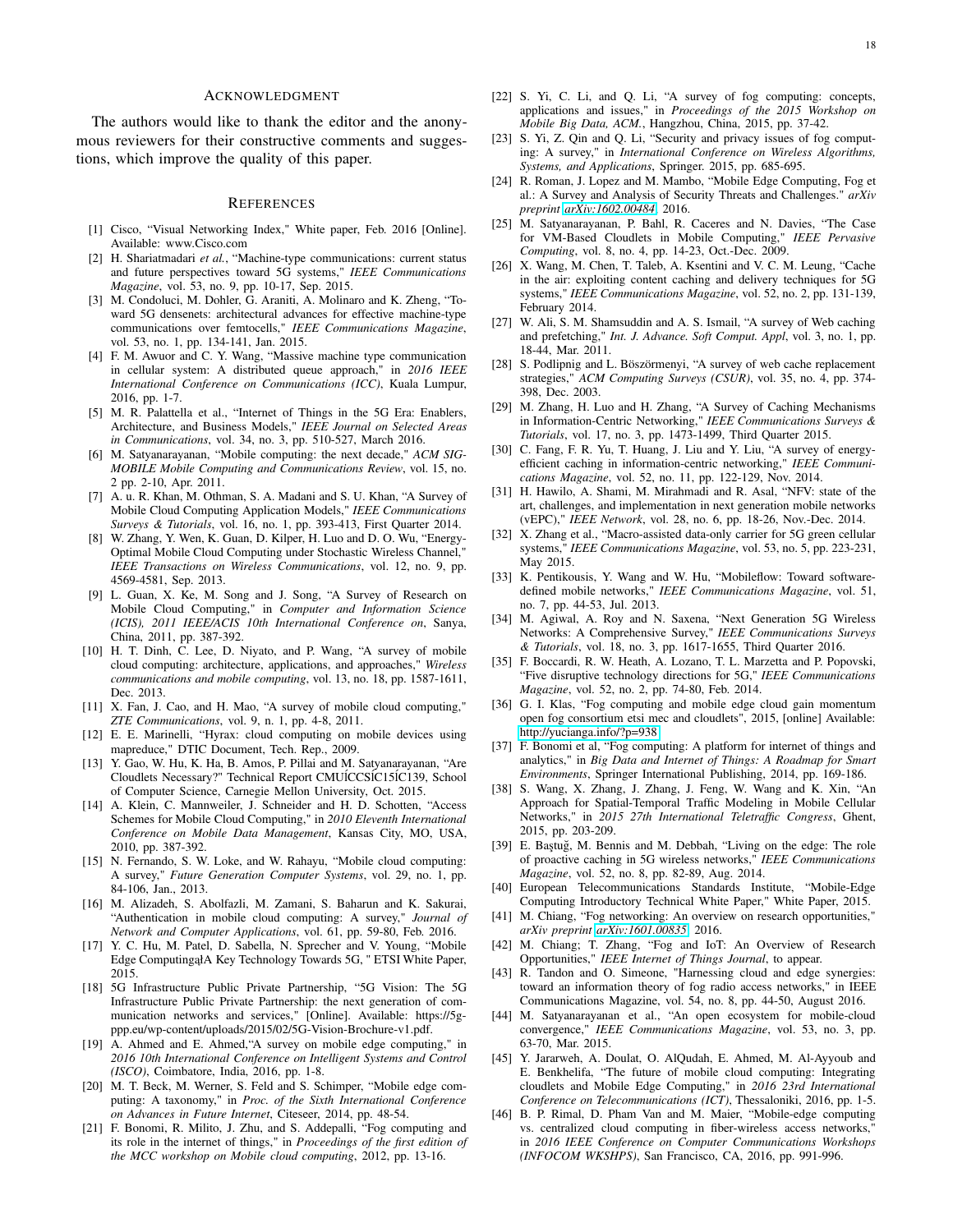- <span id="page-18-0"></span>[47] W. Hu et al., "Quantifying the Impact of Edge Computing on Mobile Applications," in *Proceedings of the 7th ACM SIGOPS Asia-Pacific Workshop on Systems*, Hong Kong, 2016, pp. 1-8.
- <span id="page-18-1"></span>[48] M. Amardeep et al. "How beneficial are intermediate layer Data Centers in Mobile Edge Networks?" in |emphWorkshops on Fog and Mobile Edge Computing (FMEC 2016), 2016, pp. 222-229.
- <span id="page-18-2"></span>[49] F. Jalali, K. Hinton, R. Ayre, T. Alpcan and R. S. Tucker, "Fog Computing May Help to Save Energy in Cloud Computing," *IEEE Journal on Selected Areas in Communications*, vol. 34, no. 5, pp. 1728- 1739, May 2016.
- <span id="page-18-3"></span>[50] S. Nunna et al., "Enabling Real-Time Context-Aware Collaboration through 5G and Mobile Edge Computing," in *Information Technology - New Generations (ITNG), 2015 12th International Conference on*, Las Vegas, NV, 2015, pp. 601-605.
- <span id="page-18-4"></span>[51] K. Zhang et al., "Energy-Efficient Offloading for Mobile Edge Computing in 5G Heterogeneous Networks," *IEEE Access*, vol. 4, pp. 5896- 5907, 2016.
- <span id="page-18-5"></span>[52] P. Borylo, A. Lason, J. Rzasa, A. Szymanski and A. Jajszczyk, "Energyaware fog and cloud interplay supported by wide area software defined networking," in *2016 IEEE International Conference on Communications (ICC)*, Kuala Lumpur, 2016, pp. 1-7.
- <span id="page-18-6"></span>[53] A. Osseiran et al., "Scenarios for 5G mobile and wireless communications: the vision of the METIS project," *IEEE Communications Magazine*, vol. 52, no. 5, pp. 26-35, May 2014.
- <span id="page-18-7"></span>[54] P. K. Agyapong, M. Iwamura, D. Staehle, W. Kiess and A. Benjebbour, "Design considerations for a 5G network architecture," *IEEE Communications Magazine*, vol. 52, no. 11, pp. 65-75, Nov. 2014.
- <span id="page-18-8"></span>[55] V. B. C. Souza, W. Ramíłrez, X. Masip-Bruin, E. Maríłn-Tordera, G. Ren and G. Tashakor, "Handling service allocation in combined Fog-cloud scenarios," in *2016 IEEE International Conference on Communications (ICC)*, Kuala Lumpur, 2016, pp. 1-5.
- <span id="page-18-9"></span>[56] P. Mach and Z. Becvar, "Cloud-aware power control for real-time application offloading in mobile edge computing," *Transactions on Emerging Telecommunications Technologies*, vol. 27, no. 5, pp. 648- 661, Dec. 2015.
- <span id="page-18-10"></span>[57] J. Liu, Y. Mao, J. Zhang and K. B. Letaief, "Delay-optimal computation task scheduling for mobile-edge computing systems," in *2016 IEEE International Symposium on Information Theory (ISIT)*, Barcelona, 2016, pp. 1451-1455.
- <span id="page-18-11"></span>[58] J. O. Fajardo, I. Taboada and F. Liberal, "Radio-aware service-level scheduling to minimize downlink traffic delay through Mobile Edge Computing," In *International Conference on Mobile Networks and Management*, 2015, pp. 121-134.
- <span id="page-18-12"></span>[59] Y. Mao; J. Zhang; K. B. Letaief, "Dynamic Computation Offloading for Mobile-Edge Computing with Energy Harvesting Devices," *IEEE Journal on Selected Areas in Communications*, vol.PP, no.99, pp.1-1.
- <span id="page-18-13"></span>[60] J. Oueis, E. C. Strinati and S. Barbarossa, "Distributed mobile cloud computing: A multi-user clustering solution," in *2016 IEEE International Conference on Communications (ICC)*, Kuala Lumpur, 2016, pp. 1-6.
- <span id="page-18-14"></span>[61] K. Zhang, Y. Mao, S. Leng, A. Vinel and Y. Zhang, "Delay constrained offloading for Mobile Edge Computing in cloud-enabled vehicular networks," 2016 8th International Workshop on Resilient Networks Design and Modeling (RNDM), Halmstad, Sweden, 2016, pp. 288- 294.
- <span id="page-18-15"></span>[62] K. Habak, M. Ammar, K. A. Harras and E. Zegura, "Femto Clouds: Leveraging Mobile Devices to Provide Cloud Service at the Edge," in *2015 IEEE 8th International Conference on Cloud Computing*, New York City, NY, 2015, pp. 9-16.
- <span id="page-18-16"></span>[63] Y. Wang, M. Sheng, X. Wang, L. Wang and J. Li, "Mobile-Edge Computing: Partial Computation Offloading Using Dynamic Voltage Scaling," *IEEE Transactions on Communications*, vol. 64, no. 10, pp. 4268-4282, Oct. 2016.
- <span id="page-18-17"></span>[64] X. Chen, L. Jiao, W. Li and X. Fu, "Efficient Multi-User Computation Offloading for Mobile-Edge Cloud Computing," *IEEE/ACM Transactions on Networking*, vol. 24, no. 5, pp. 2795-2808, Oct. 2016.
- <span id="page-18-18"></span>[65] S. Sardellitti, G. Scutari and S. Barbarossa, "Joint Optimization of Radio and Computational Resources for Multicell Mobile-Edge Computing," *IEEE Transactions on Signal and Information Processing over Networks*, vol. 1, no. 2, pp. 89-103, Jun. 2015.
- <span id="page-18-19"></span>[66] C. You, K. Huang, H. Chae and B. H. Kim, "Energy-Efficient Resource Allocation for Mobile-Edge Computation Offloading," *arXiv preprint [arXiv:1605.08518](http://arxiv.org/abs/1605.08518)*, 2016.
- <span id="page-18-20"></span>[67] I. Ketykó, L. Kecskés, C. Nemes and L. Farkas, "Multi-user computation offloading as Multiple Knapsack Problem for 5G Mobile Edge Computing," in *2016 European Conference on Networks and Communications (EuCNC)*, Athens, 2016, pp. 225-229.
- <span id="page-18-21"></span>[68] M. Deng, H. Tian and X. Lyu, "Adaptive sequential offloading game for multi-cell Mobile Edge Computing," in *2016 23rd International Conference on Telecommunications (ICT)*, Thessaloniki, 2016, pp. 1-5.
- <span id="page-18-22"></span>[69] M. H. u. Rehman, C. Sun, T. Y. Wah, A. Iqbal and P. P. Jayaraman, "Opportunistic Computation Offloading in Mobile Edge Cloud Computing Environments," in *2016 17th IEEE International Conference on Mobile Data Management (MDM)*, Porto, 2016, pp. 208-213.
- <span id="page-18-23"></span>[70] S. Abdelwahab, B. Hamdaoui, M. Guizani and T. Znati, "Replisom: Disciplined Tiny Memory Replication for Massive IoT Devices in LTE Edge Cloud," *IEEE Internet of Things Journal*, vol. 3, no. 3, pp. 327- 338, June 2016.
- <span id="page-18-24"></span>[71] M. T. Beck, S. Feld, A. Fichtner, C. Linnhoff-Popien and T. Schimper, "ME-VoLTE: Network functions for energy-efficient video transcoding at the mobile edge," in *Intelligence in Next Generation Networks (ICIN), 2015 18th International Conference on*, Paris, 2015, pp. 38- 44.
- <span id="page-18-25"></span>[72] J. Oueis, E. C. Strinati and S. Barbarossa, "The Fog Balancing: Load Distribution for Small Cell Cloud Computing," in *2015 IEEE 81st Vehicular Technology Conference (VTC Spring)*, Glasgow, 2015, pp. 1-6.
- <span id="page-18-26"></span>[73] L. Tianze, W. Muqing and Z. Min, "Consumption considered optimal scheme for task offloading in mobile edge computing," in *2016 23rd International Conference on Telecommunications (ICT)*, Thessaloniki, 2016, pp. 1-6.
- <span id="page-18-27"></span>[74] M. Chen, Y. Hao, M. Qiu, J. Song, D. Wu and I. Humar, "Mobility-Aware Caching and Computation Offloading in 5G Ultra-Dense Cellular Networks," *Sensors*, vol. 16, no. 7, pp. 974-986, Jun. 2016.
- <span id="page-18-28"></span>[75] Y. Li and W. Wang, "Can mobile cloudlets support mobile applications?" in *IEEE INFOCOM 2014 - IEEE Conference on Computer Communications*, Toronto, ON, 2014, pp. 1060-1068.
- <span id="page-18-29"></span>[76] R. Deng, R. Lu, C. Lai and T. H. Luan, "Towards power consumptiondelay tradeoff by workload allocation in cloud-fog computing," in *2015 IEEE International Conference on Communications (ICC)*, London, 2015, pp. 3909-3914.
- <span id="page-18-30"></span>[77] I. Farris, L. Militano, M. Nitti, L. Atzori and A. Iera, "Federated edgeassisted mobile clouds for service provisioning in heterogeneous IoT environments," in *Internet of Things (WF-IoT), 2015 IEEE 2nd World Forum on*, Milan, 2015, pp. 591-596.
- <span id="page-18-31"></span>[78] Intel and Nokia Siemens Networks, "Increasing mobile operatorsaf value proposition with edge computing," [Online]. Available:<http://www.intel.co.id/content/dam/www/public/us/en/documents/> technology-briefs/edge-computing-tech-brief.pdf.
- <span id="page-18-32"></span>[79] V. Gazis, A. Leonardi, K. Mathioudakis, K. Sasloglou, P. Kikiras and R. Sudhaakar, "Components of fog computing in an industrial internet of things context," in *Sensing, Communication, and Networking - Workshops (SECON Workshops), 2015 12th Annual IEEE International Conference on*, Seattle, WA, 2015, pp. 1-6.
- <span id="page-18-33"></span>[80] C. Vallati, A. Virdis, E. Mingozzi and G. Stea, "Exploiting LTE D2D communications in M2M Fog platforms: Deployment and practical issues," in *Internet of Things (WF-IoT), 2015 IEEE 2nd World Forum on*, Milan, 2015, pp. 585-590.
- <span id="page-18-34"></span>[81] B. Xia; C. Yang; T. Cao, "Modeling and Analysis for Cache-enabled Networks with Dynamic Traffic," *IEEE Communications Letters*,to appear.
- <span id="page-18-35"></span>[82] H. Ahlehagh and S. Dey, "Video-Aware Scheduling and Caching in the Radio Access Network," *IEEE/ACM Transactions on Networking*, vol. 22, no. 5, pp. 1444-1462, Oct. 2014.
- <span id="page-18-36"></span>[83] J. Gu, W. Wang, A. Huang and H. Shan, "Proactive storage at caching-enable base stations in cellular networks," in *2013 IEEE 24th Annual International Symposium on Personal, Indoor, and Mobile Radio Communications (PIMRC)*, London, 2013, pp. 1543-1547.
- <span id="page-18-37"></span>[84] E. Baştuğ, M. Bennis and M. Debbah, "Cache-enabled small cell networks: Modeling and tradeoffs," in *2014 11th International Symposium on Wireless Communications Systems (ISWCS)*, Barcelona, 2014, pp. 649-653.
- <span id="page-18-38"></span>[85] P. Blasco and D. Gündüz, "Learning-based optimization of cache content in a small cell base station," in *2014 IEEE International Conference on Communications (ICC)*, Sydney, NSW, 2014, pp. 1897- 1903.
- <span id="page-18-39"></span>[86] N. Golrezaei, K. Shanmugam, A. G. Dimakis, A. F. Molisch and G. Caire, "FemtoCaching: Wireless video content delivery through distributed caching helpers," in *2012 Proceedings IEEE INFOCOM, Orlando*, FL, 2012, pp. 1107-1115.
- <span id="page-18-40"></span>[87] K. Poularakis, G. Iosifidis, V. Sourlas and L. Tassiulas, "Multicastaware caching for small cell networks," in *2014 IEEE Wireless Communications and Networking Conference (WCNC)*, Istanbul, 2014, pp. 2300-2305.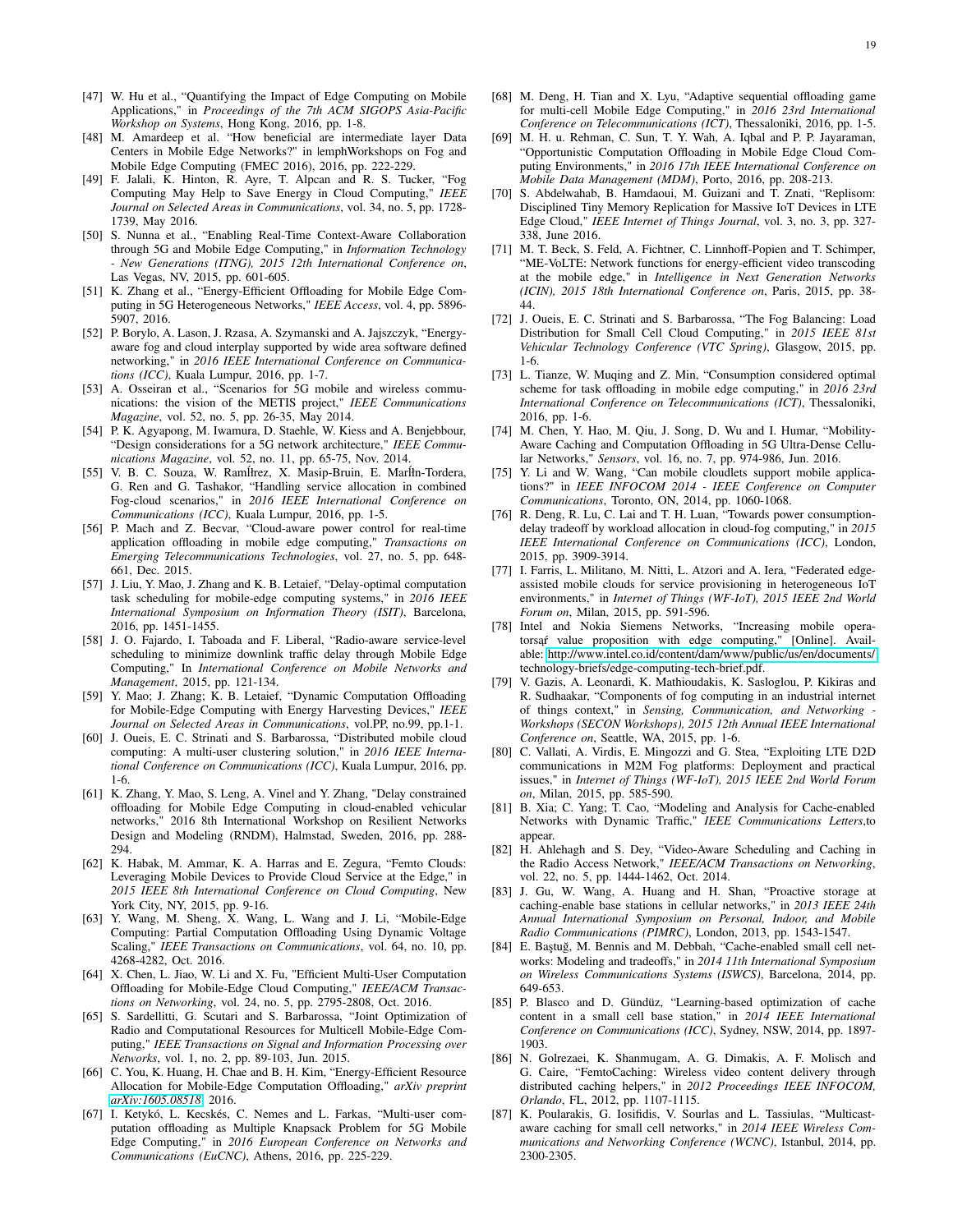- <span id="page-19-0"></span>[88] K. Poularakis, G. Iosifidis and L. Tassiulas, "Approximation caching and routing algorithms for massive mobile data delivery," in *2013 IEEE Global Communications Conference (GLOBECOM)*, Atlanta, GA, 2013, pp. 3534-3539.
- <span id="page-19-1"></span>[89] B. Bai, L. Wang, Z. Han, W. Chen and T. Svensson, "Caching based socially-aware D2D communications in wireless content delivery networks: a hypergraph framework," *IEEE Wireless Communications*, vol. 23, no. 4, pp. 74-81, Aug. 2016.
- <span id="page-19-2"></span>[90] B. Chen, C. Yang and G. Wang, "Cooperative Device-to-Device Communications with Caching," in *2016 IEEE 83rd Vehicular Technology Conference (VTC Spring)*, Nanjing, 2016, pp. 1-5.
- <span id="page-19-3"></span>[91] G. Paschos, E. Baştuğ, I. Land, G. Caire and M. Debbah, "Wireless caching: technical misconceptions and business barriers," *IEEE Communications Magazine*, vol. 54, no. 8, pp. 16-22, Aug. 2016.
- <span id="page-19-4"></span>[92] L. Breslau, Pei Cao, Li Fan, G. Phillips and S. Shenker, "Web caching and Zipf-like distributions: evidence and implications," in *Proceedings of INFOCOM '99. Eighteenth Annual Joint Conference of the IEEE Computer and Communications Societies*, New York, NY, 1999, pp. 126-134.
- <span id="page-19-5"></span>[93] S. Traverso et al. "Temporal locality in today's content caching: why it matters and how to model it," *ACM SIGCOMM*, vol. 43, no. 5, pp. 5-12, Oct. 2013.
- <span id="page-19-6"></span>[94] M. Cha, H. Kwak, P. Rodriguez, Y. Y. Ahn and S. Moon, "Analyzing the Video Popularity Characteristics of Large-Scale User Generated Content Systems," *IEEE/ACM Transactions on Networking*, vol. 17, no. 5, pp. 1357-1370, Oct. 2009.
- <span id="page-19-7"></span>[95] A. Ioannou and S. Weber, "A Survey of Caching Policies and Forwarding Mechanisms in Information-Centric Networking," *IEEE Communications Surveys & Tutorials*, vol. 18, no. 4, pp. 2847-2886, Fourthquarter 2016.
- <span id="page-19-8"></span>[96] N. Laoutaris, "A closed-form method for LRU replacement under generalized power-law demand," *arXiv preprint [arXiv:0705.1970](http://arxiv.org/abs/0705.1970)*, 2007.
- <span id="page-19-9"></span>[97] A. Sengupta, S. Amuru, R. Tandon, R. M. Buehrer and T. C. Clancy, "Learning distributed caching strategies in small cell networks," in *2014 11th International Symposium on Wireless Communications Systems (ISWCS)*, Barcelona, 2014, pp. 917-921.
- <span id="page-19-10"></span>[98] J. Gu, W. Wang, A. Huang, H. Shan and Z. Zhang, "Distributed cache replacement for caching-enable base stations in cellular networks," in *2014 IEEE International Conference on Communications (ICC)*, Sydney, NSW, 2014, pp. 2648-2653.
- <span id="page-19-20"></span>[99] S. Borst, V. Gupta and A. Walid, "Distributed Caching Algorithms for Content Distribution Networks," in *2010 Proceedings IEEE INFO-COM*, San Diego, CA, 2010, pp. 1-9.
- <span id="page-19-11"></span>[100] W. Jiang; G. Feng; S. Qin, "Optimal Cooperative Content Caching and Delivery Policy for Heterogeneous Cellular Networks," *IEEE Transactions on Mobile Computing*, to appear, 2016.
- <span id="page-19-12"></span>[101] R. Yu et al., "Enhancing software-defined RAN with collaborative caching and scalable video coding," in *2016 IEEE International Conference on Communications (ICC)*, Kuala Lumpur, 2016, pp. 1- 6.
- <span id="page-19-21"></span>[102] S. Wang, X. Zhang, K. Yang, L. Wang and W. Wang, "Distributed edge caching scheme considering the tradeoff between the diversity and redundancy of cached content," in *2015 IEEE/CIC International Conference on Communications in China (ICCC)*, Shenzhen, 2015, pp. 1-5.
- <span id="page-19-22"></span>[103] P. Ostovari, A. Khreishah and J. Wu, "Cache content placement using triangular network coding," in *2013 IEEE Wireless Communications and Networking Conference (WCNC)*, Shanghai, 2013, pp. 1375-1380.
- <span id="page-19-13"></span>[104] S. Vural, P. Navaratnam, N. Wang, C. Wang, L. Dong and R. Tafazolli, "In-network caching of Internet-of-Things data," in *2014 IEEE International Conference on Communications (ICC)*, Sydney, NSW, 2014, pp. 3185-3190.
- <span id="page-19-14"></span>[105] R. Wang, X. Peng, J. Zhang and K. B. Letaief, "Mobility-aware caching for content-centric wireless networks: modeling and methodology, *IEEE Communications Magazine*, vol. 54, no. 8, pp. 77-83, Aug. 2016.
- <span id="page-19-15"></span>[106] Y. Guan, Y. Xiao, H. Feng, C. C. Shen and L. J. Cimini, "MobiCacher: Mobility-aware content caching in small-cell networks," in *2014 IEEE Global Communications Conference*, Austin, TX, 2014, pp. 4537-4542.
- <span id="page-19-16"></span>[107] C. Jarray and A. Giovanidis, "The effects of mobility on the hit performance of cached D2D networks," in *2016 14th International Symposium on Modeling and Optimization in Mobile, Ad Hoc, and Wireless Networks (WiOpt)*, Tempe, AZ, 2016, pp. 1-8.
- <span id="page-19-17"></span>[108] K. Poularakis and L. Tassiulas, "Exploiting user mobility for wireless content delivery," in *2013 IEEE International Symposium on Information Theory*, Istanbul, 2013, pp. 1017-1021.
- <span id="page-19-18"></span>[109] H. Li and D. Hu, "Mobility prediction based seamless RAN-cache handover in HetNet," in *2016 IEEE Wireless Communications and Networking Conference*, Doha, 2016, pp. 1-7.
- <span id="page-19-19"></span>[110] A. S. Gomes, B. Sousa, D. Palma, V. Fonseca, Z. Zhao, E. Monteiro and L. Cordeiro, "Edge caching with mobility prediction in virtualized LTE mobile networks" *Future Generation Computer Systems*, to appear, 2016.
- <span id="page-19-23"></span>[111] R. Tandon and O. Simeone, "Cloud-aided wireless networks with edge caching: Fundamental latency trade-offs in fog Radio Access Networks," in *2016 IEEE International Symposium on Information Theory (ISIT)*, Barcelona, 2016, pp. 2029-2033.
- <span id="page-19-24"></span>[112] D. Liu and C. Yang, "Cache-enabled heterogeneous cellular networks: Comparison and tradeoffs," in *2016 IEEE International Conference on Communications (ICC)*, Kuala Lumpur, 2016, pp. 1-6.
- <span id="page-19-25"></span>[113] D. Liu and C. Yang, "Will caching at base station improve energy efficiency of downlink transmission?," in *2014 IEEE Global Conference on Signal and Information Processing (GlobalSIP)*, Atlanta, GA, 2014, pp. 173-177.
- <span id="page-19-26"></span>[114] J. Zhang, X. Zhang and W. Wang, "Cache-Enabled Software Defined Heterogeneous Networks for Green and Flexible 5G Networks," *IEEE Access*, vol. 4, pp. 3591-3604, 2016.
- <span id="page-19-27"></span>[115] J. Q. Fajardo et al., "Introducing mobile edge computing capabilities through distributed 5G cloud enabled small cells," *Mobile networks and applications*, vol. 21, no. 4, pp. 564-574, 2016.
- <span id="page-19-28"></span>[116] J. Qiao, Y. He and X. S. Shen, "Proactive Caching for Mobile Video Streaming in Millimeter Wave 5G Networks," *IEEE Transactions on Wireless Communications*, vol. 15, no. 10, pp. 7187-7198, Oct. 2016.
- <span id="page-19-29"></span>[117] K. Doppler, M. Rinne, C. Wijting, C. B. Ribeiro and K. Hugl, "Deviceto-device communication as an underlay to LTE-advanced networks," *IEEE Communications Magazine*, vol. 47, no. 12, pp. 42-49, Dec. 2009.
- <span id="page-19-30"></span>[118] G. Fodor et al., "Design aspects of network assisted device-to-device communications," *IEEE Communications Magazine*, vol. 50, no. 3, pp. 170-177, Mar. 2012.
- <span id="page-19-31"></span>[119] W. Cao; G. Feng; S. Qin; M. Yan, "Cellular Offloading in Heterogeneous Mobile Networks with D2D Communication Assistance," *IEEE Transactions on Vehicular Technology*, vol.PP, no.99, pp.1-1.
- <span id="page-19-32"></span>[120] 3GPP TR 22.803, "Feasibility Study for Proximity Services (ProSe)," (Release 12), Jun. 2013.
- <span id="page-19-33"></span>[121] A. Laya, K. Wang, A. A. Widaa, J. Alonso-Zarate, J. Markendahl and L. Alonso, "Device-to-device communications and small cells: enabling spectrum reuse for dense networks," *IEEE Wireless Communications*, vol. 21, no. 4, pp. 98-105, Aug. 2014.
- <span id="page-19-34"></span>[122] N. Zhao, X. Liu, F. R. Yu, M. Li and V. C. M. Leung, "Communications, caching, and computing oriented small cell networks with interference alignment," *IEEE Communications Magazine*, vol. 54, no. 9, pp. 29-35, Sep. 2016.
- <span id="page-19-35"></span>[123] C. Liu et al., "Video content redundancy elimination based on the convergence of computing, communication and cache," in *2016 IEEE Global Communications Conference (GLOBECOM)*, to appear.
- <span id="page-19-36"></span>[124] S. Andreev et al., "Exploring synergy between communications, caching, and computing in 5G-grade deployments," *IEEE Communications Magazine*, vol. 54, no. 8, pp. 60-69, Aug. 2016.
- <span id="page-19-37"></span>[125] J. Zhu, D. S. Chan, M. S. Prabhu, P. Natarajan, H. Hu, and F. Bonomi, "Improving web sites performance using edge servers in fog computing architecture, ˛as in ´ *Service Oriented System Engineering (SOSE), 2013 IEEE 7th International Symposium on*, Redwood City, 2013, pp. 320ÍC323.
- <span id="page-19-38"></span>[126] ETSI (2015), "Mobile-Edge Computing (MEC); Service Scenarios," [Online]. Available: [http://www.etsi.org/deliver/etsi\\_gs/MEC-IEG/](http://www.etsi.org/deliver/etsi_gs/MEC-IEG/) 001\_099/004/01.01.01\_60/gs\_MEC-IEG004v010101p.pdf.
- <span id="page-19-39"></span>[127] O. Mäkinen, "Streaming at the Edge: Local Service Concepts Utilizing Mobile Edge Computing," in *Next Generation Mobile Applications, Services and Technologies, 2015 9th International Conference on*, Cambridge, 2015, pp. 1-6.
- <span id="page-19-40"></span>[128] A. Al-Fuqaha, M. Guizani, M. Mohammadi, M. Aledhari and M. Ayyash, "Internet of Things: A Survey on Enabling Technologies, Protocols, and Applications," *IEEE Communications Surveys & Tutorials*, vol. 17, no. 4, pp. 2347-2376, Fourth Quarter 2015.
- <span id="page-19-41"></span>[129] M. Satyanarayanan et al., "Edge Analytics in the Internet of Things," *IEEE Pervasive Computing*, vol. 14, no. 2, pp. 24-31, Apr.-June 2015.
- <span id="page-19-42"></span>[130] D. Sabella, A. Vaillant, P. Kuure, U. Rauschenbach and F. Giust, "Mobile-Edge Computing Architecture: The role of MEC in the Internet of Things," in IEEE Consumer Electronics Magazine, vol. 5, no. 4, pp. 84-91, Oct. 2016.
- <span id="page-19-43"></span>[131] P. Corcoran and S. K. Datta, "Mobile-Edge Computing and the Internet of Things for Consumers: Extending cloud computing and services to